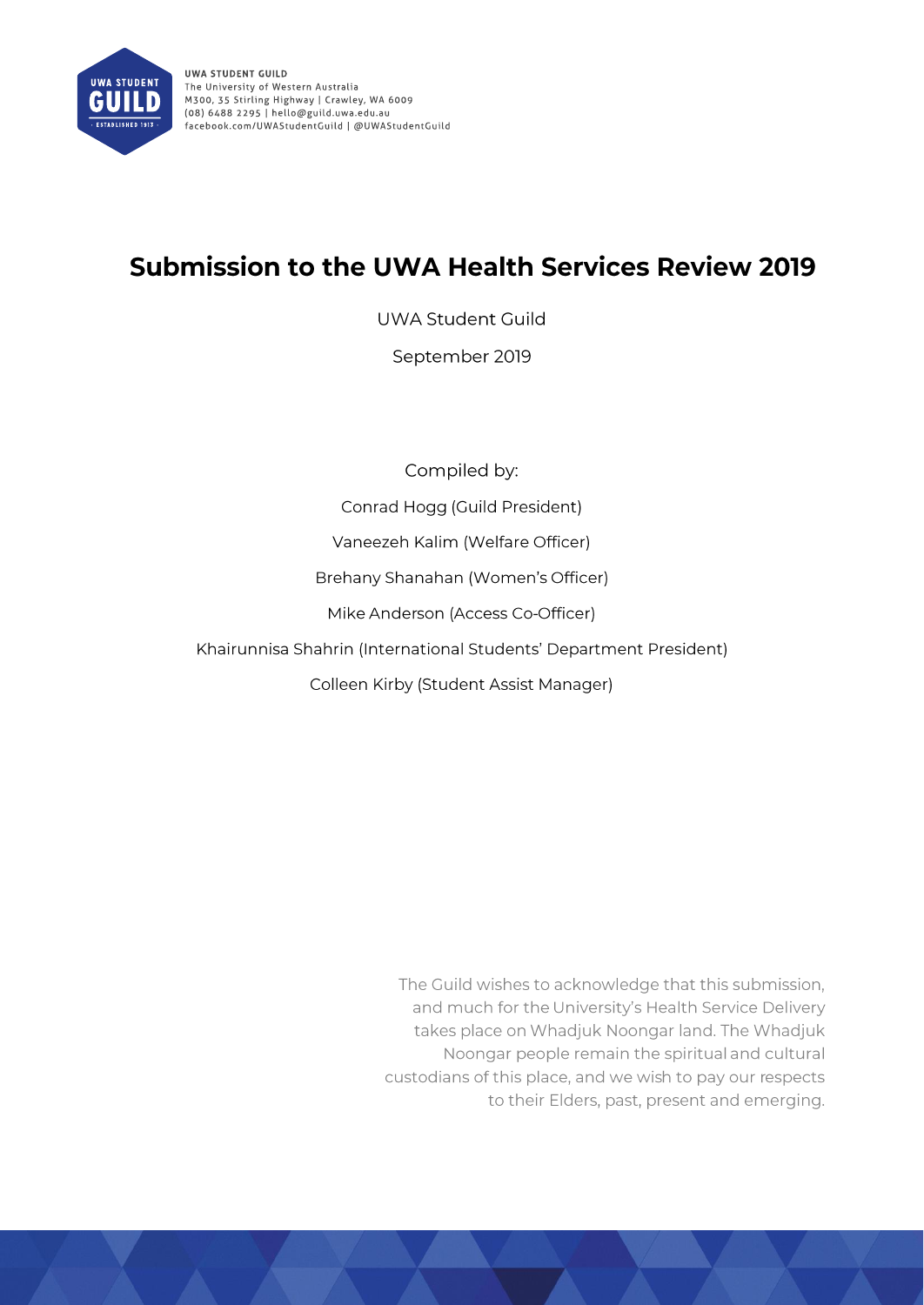# <span id="page-1-0"></span>**Executive Summary**

UWA's health services are extremely important and are valued by students. Particular commendations go to the Medical Centre, UniAccess, and Student Assist, who provide high quality services which are free and easy to access.

There are also some capacity issues that need to be addressed, especially within CAPS. Putting together this review has made it clear that the health services at the university need to function together better to have the optimal impact and be more efficient. They also need to work closely with external partners to provide high quality support to students.

This submission identifies that the major area for change is in the provision of mental health services. Student mental health is a growing area of concern at UWA and across the sector. This problem is multifaceted, and it is important to consider the stressors that students face at university, where they will turn to for support, and the services offered to help them. The University should adopt a whole-of-institution approach to student wellbeing, backed by considered strategy and strong leadership to best position itself to respond to this challenge.

The university's health services currently largely cater two ends of a spectrum – education to attempt to prevent illness from arising, and services that respond to crises. There are few mental health services at the University which engage students between the two ends of this spectrum, and more services and investment are required to prevent students from reaching a state of crisis.

Our submission identifies 7 primary thematic recommendations.

- 1. Health services need to be **properly funded** to meet student demand.
- 2. Health services need to remain **free to access.**
- 3. Health services need to be **inclusive** for all students.
- 4. Health services need **to work better with each other.**
- 5. Health services provided need to serve a **broader range of needs,** especially focusing on preventing students' health and wellbeing from becoming high-risk.
- 6. UWA should form **partnerships and collaborations** with external organisations to optimise student support.
- 7. UWA should adopt a **whole-of-institution approach** to student wellbeing, which should be supported by an evidenced-based and best practice strategy and championed by the senior leadership of the University.

These themes are broken down into 68 detailed recommendations. Some call for major change, while others are simple adaptions which will improve our health services. Recommendations are embedded throughout the document and collated in Appendix A.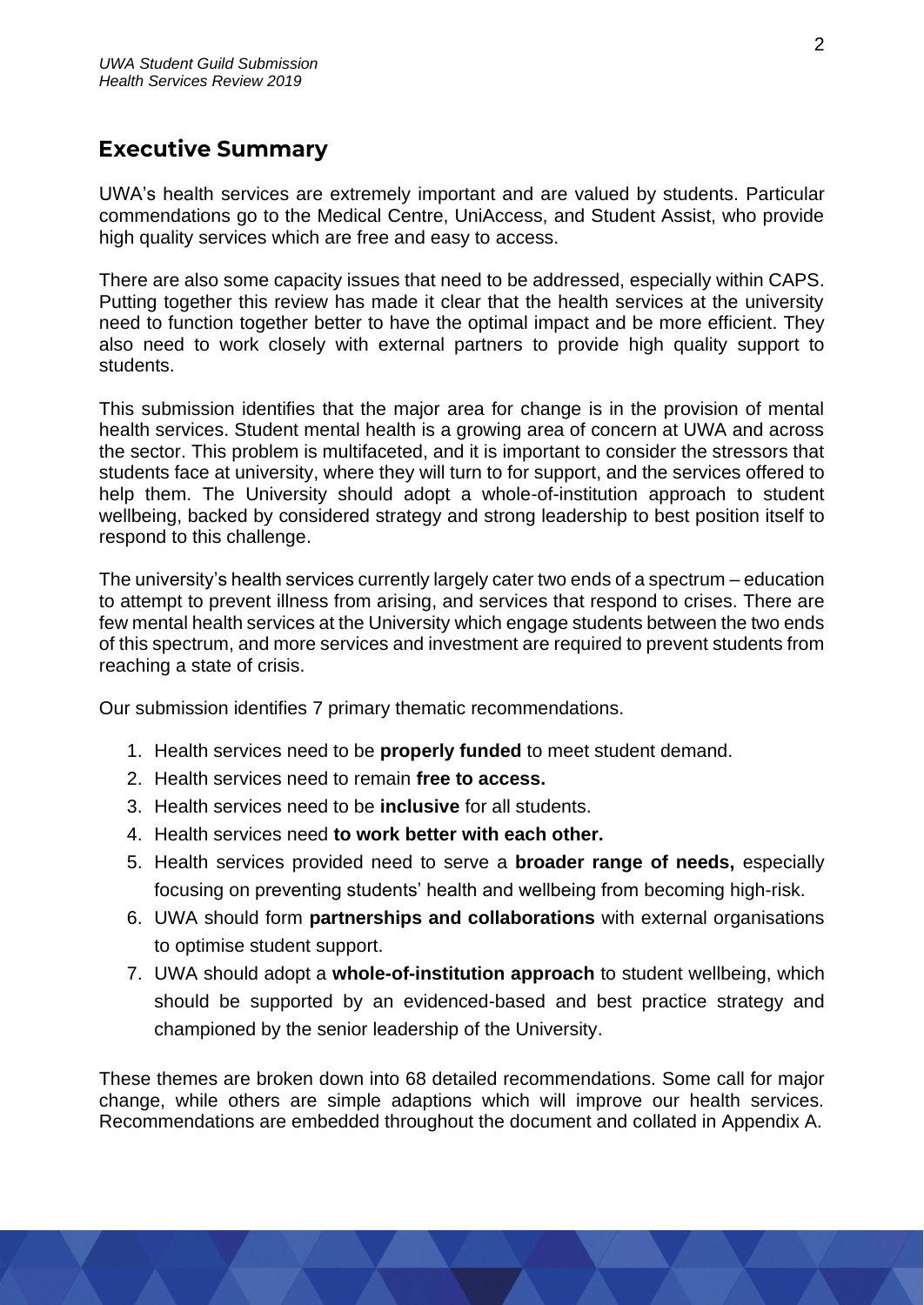# <span id="page-2-0"></span>**Table of Contents**

| Breaking Up the Student Cohort: reflecting on differing experiences of a diverse student |  |
|------------------------------------------------------------------------------------------|--|
|                                                                                          |  |
|                                                                                          |  |
|                                                                                          |  |
|                                                                                          |  |
| Students from Culturally and Linguistically Diverse Backgrounds 26                       |  |
|                                                                                          |  |
|                                                                                          |  |
|                                                                                          |  |
|                                                                                          |  |
|                                                                                          |  |
|                                                                                          |  |
|                                                                                          |  |
|                                                                                          |  |
|                                                                                          |  |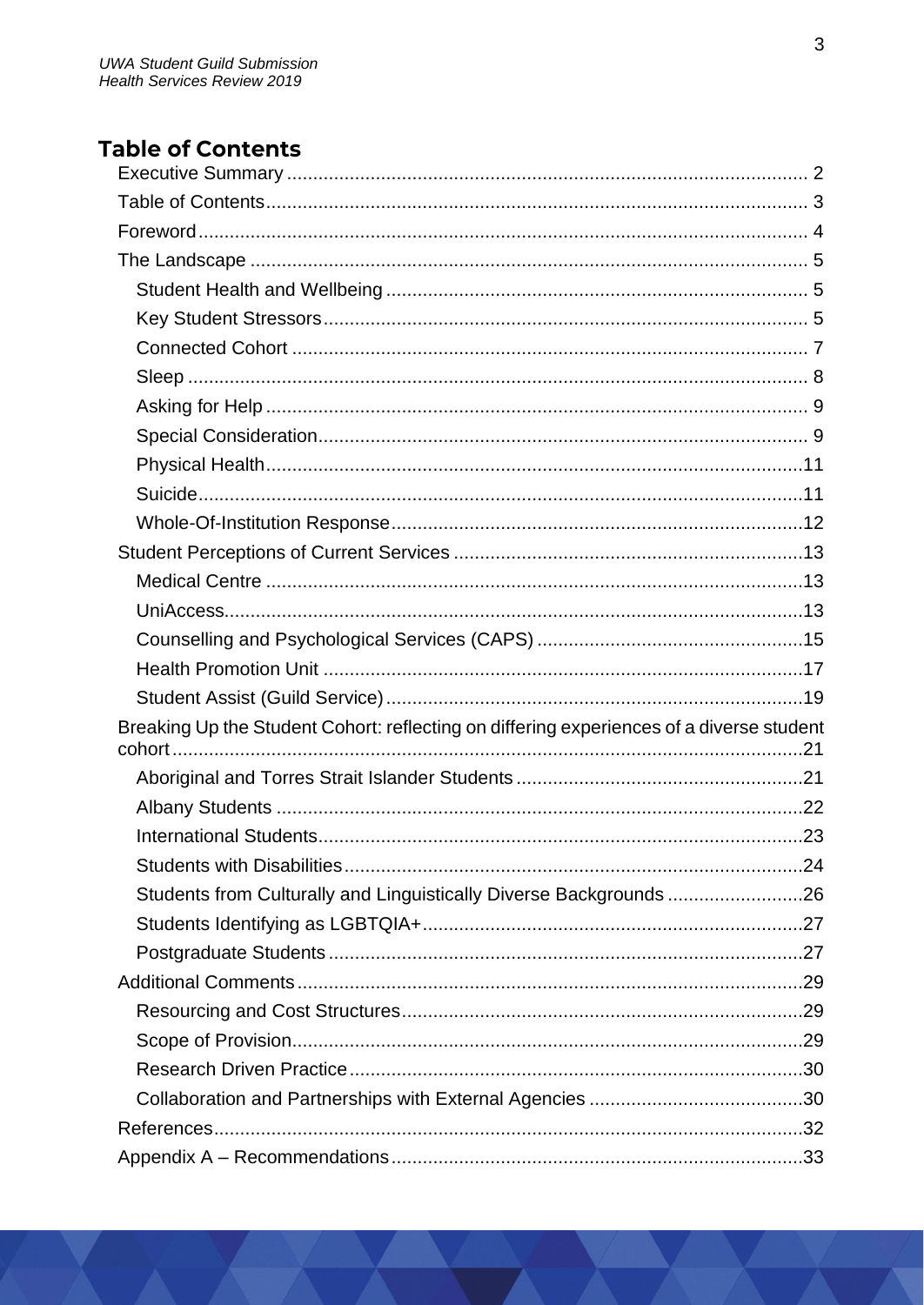# <span id="page-3-0"></span>**Foreword**

The UWA Student Guild welcomes the Health Services Review. Every student deserves to be happy and healthy, yet every day there are students who struggle with their health and wellbeing. Being physically, mentally and sexually healthy is key to being successful at university. Ill health acts as a barrier, stopping students from accessing education to the fullest extent. Our health services need to help students to overcome these barriers and lead full, healthy lives.

The provision of health services at UWA signify an ongoing commitment to students' health and wellbeing from the university. It is important to ensure that these resources can provide effective support to students. There are currently many pain points with the services, as identified in this submission, and this review is an opportunity to reform the model of service provision to one with is more sensitive and student centric.

Equally, in the wider community there is an increasing focus on health and wellbeing, particularly in the higher education sector. This Review gives the University the opportunity to forge new partnerships and collaborations, and work with others to support our students, and help them to live healthy lives. I am hopeful that by harnessing the recommendations of this Review with strong and committed leadership, UWA can place itself as a trailblazer in student health and wellbeing.

Best Wishes

Conrad Hogg 106<sup>th</sup> Guild President president@guild.uwa.edu.au

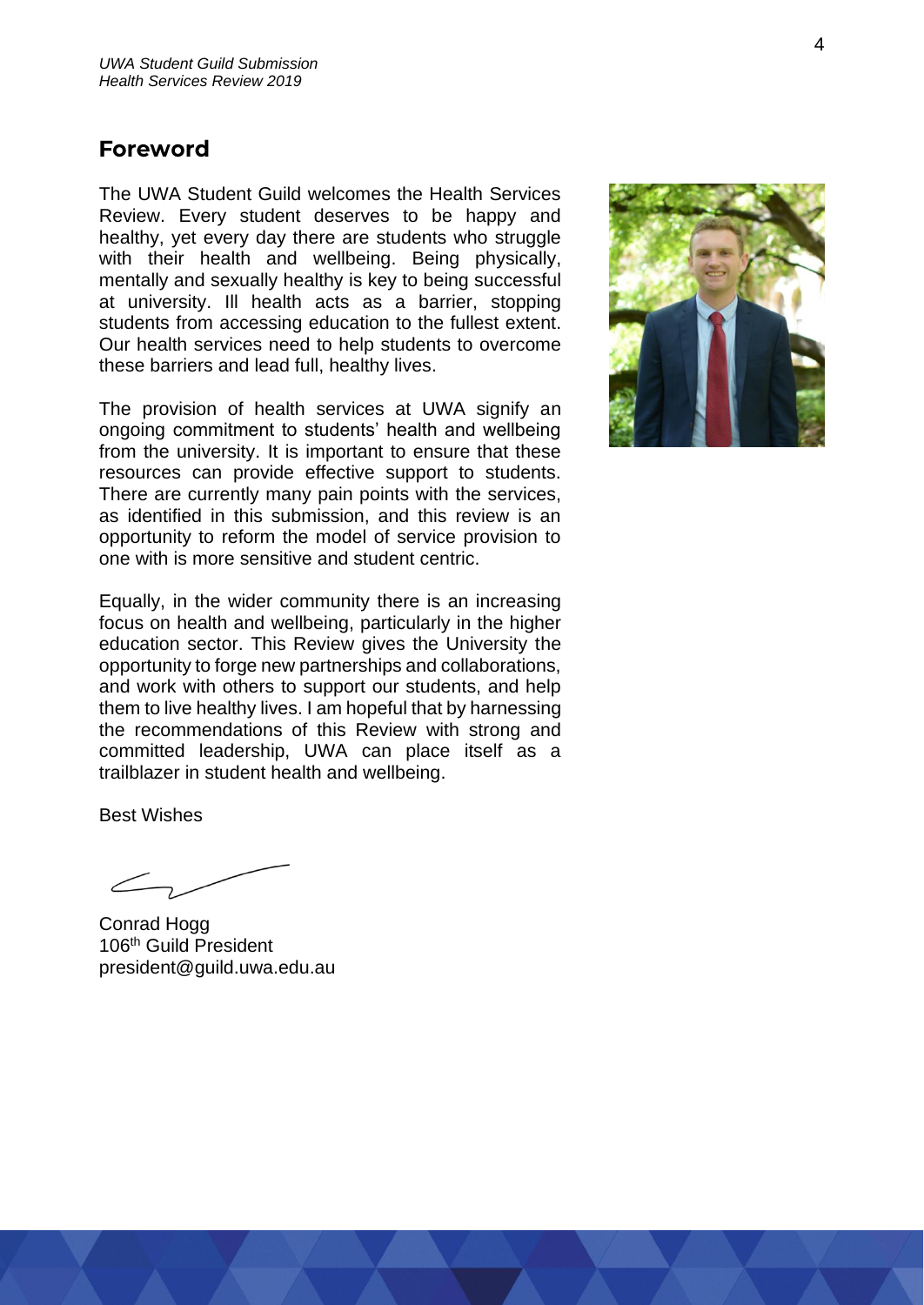# <span id="page-4-0"></span>**The Landscape**

# <span id="page-4-1"></span>**Student Health and Wellbeing**

Student health and wellbeing is a topic of rising interest and concern in the higher education sector in Australia, and internationally. This submission proposes that while the physical health of UWA students is reasonably well catered for, student mental health is a significant and growing concern for the University and impacts on students' ability to participate and succeed at university. In any given year, one in four Australian university students will experience mental ill health (Browne et al., 2017). Furthermore, in the United Kingdom, where this is better studied, Thorley (2017) demonstrated that this is an increasing trend:

- Young people today are more likely to experience mental illness than previous generations (19% in 2017, as compared to 15% in 2003)
- Students experience lower wellbeing than young people as a whole
- The number of student deaths by suicide has increased by 74% between 2007 and 2015.

Mental health and wellbeing is a continuing and increasing challenge for universities, and it is important that this area receives adequate attention, resourcing and leadership. Leading universities in this area have developed an all-of-institution approach to mental health and wellbeing to put a focus on this issue, and UWA ought to do the same with great urgency.

# <span id="page-4-2"></span>**Key Student Stressors**

Universities expose students to a range of stressors which may impact their health and wellbeing. Broadly speaking, these include changing relationships (with family, peers, teachers, significant others), lack of resources (time, money, etc.), expectations (from themselves and others), academic stressors (demands of classes, exams, assessments), and being in a new and unfamiliar environment (Hurst et al., 2013). The headspace and The National Union of Students (2016) survey into student wellbeing identified that the key academic stressors for Australian students are exams, group assignments and oral presentations. It is key for universities to recognise the stressors which affect students and mitigate against them where possible.

Students at UWA often lead busy lives, and experience stress in both their academic, and non-academic life at university. Surveying of 535 students revealed that the most stressful aspects of university life for students include exams (7.97/10), not having enough time to get everything done (7.38/10), and assignments (7.19/10). Comparatively, activities like making new friends, and home circumstances were not perceived as stressful.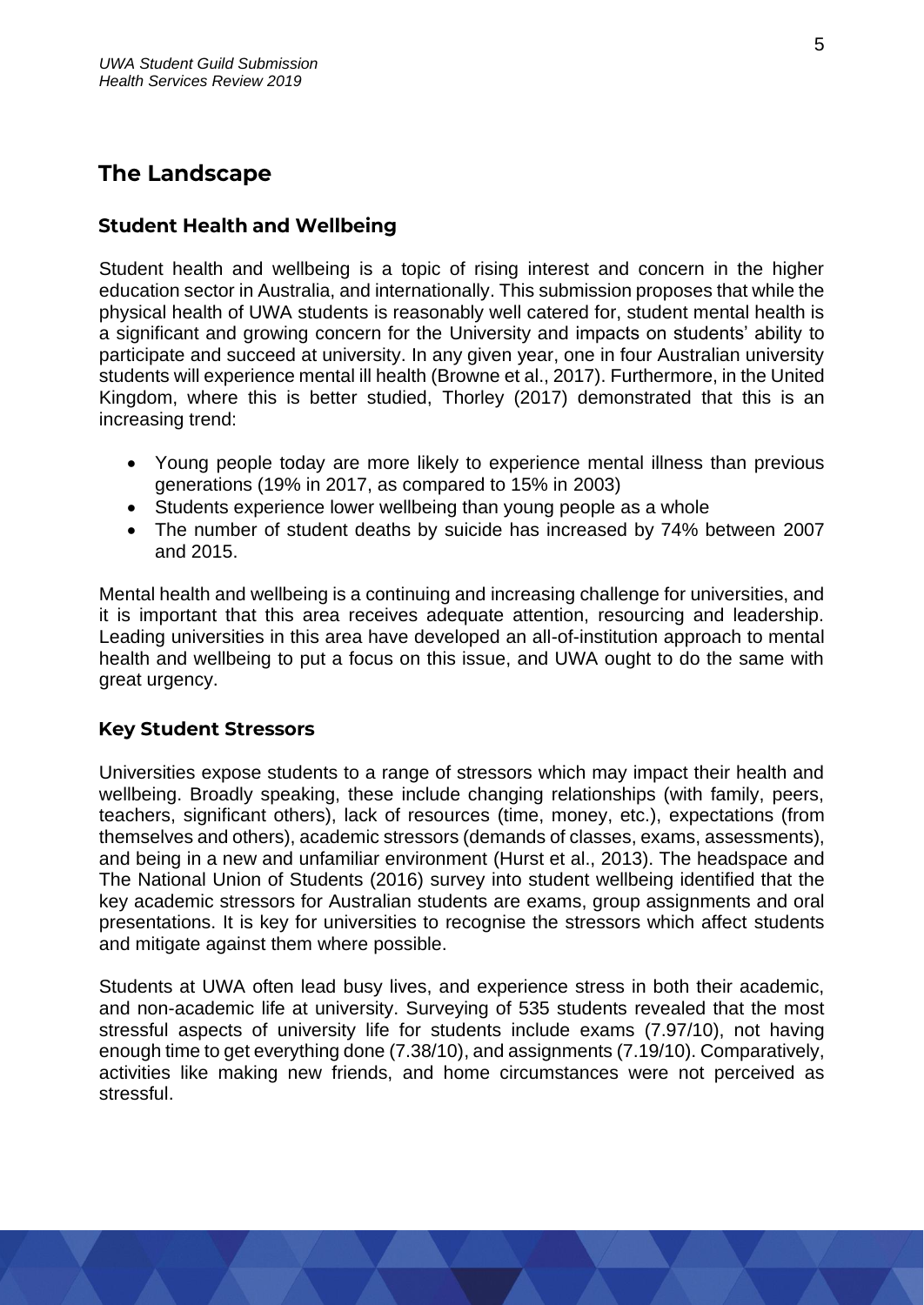| <b>Field</b>                              | Min  | <b>Max</b> | <b>Mean</b> | <b>Std Deviation</b> | Variance | <b>Count</b> |
|-------------------------------------------|------|------------|-------------|----------------------|----------|--------------|
| Exams                                     | 0.00 | 10.00      | 7.97        | 1.77                 | 3.13     | 499          |
| <b>Tests</b>                              | 0.00 | 10.00      | 6.67        | 2.10                 | 4.43     | 496          |
| Assignments                               | 0.00 | 10.00      | 7.19        | 2.10                 | 4.39     | 497          |
| Concerns about finding<br>a job           | 0.00 | 10.00      | 6.36        | 3.10                 | 9.61     | 488          |
| <b>Financial pressures</b>                | 0.00 | 10.00      | 6.14        | 3.00                 | 8.98     | 493          |
| Circumstances at home                     | 0.00 | 10.00      | 4.52        | 3.24                 | 10.53    | 471          |
| Making new friends                        | 0.00 | 10.00      | 4.16        | 2.77                 | 7.68     | 476          |
| Not enough time<br>to get everything done | 0.00 | 10.00      | 7.38        | 2.49                 | 6.21     | 496          |

*Table 1: Relative intensity of stressors in the student lifecycle.*

It is also important to note diversity amongst the student body here. Although factors like financial pressures, and circumstances at home are not rated as significant stressors, for a small and significant group of students, these factors are extremely important to their health and wellbeing, as well as their success as university – this is explored further later in the submission.

In regard to being short of time, some students also commented on the reduction of semester lengths from 13 weeks to 12, and this has created additional stress for students. The University needs to closely consider the impacts of teaching periods and the placement of study breaks to reduce stress on students.

#### **The Guild Commends:**

- Initiatives that currently take place at the University to reduce the impact of these stressors on the student life cycle, (e.g. wellbeing initiatives in the libraries during exams, welfare week, free yoga).
- Institutional leaders who have been receptive to changes in academic policy in a student centric manner (e.g. new assessment policy).

- Student wellbeing and the student experience becomes a key consideration in academic policy.
- Student Life investigates ways to reduce the impact of these stressors on students' lives.
- The Review on Summer School and Academic Calendar is closely considerate of the impact of teaching periods on student wellbeing.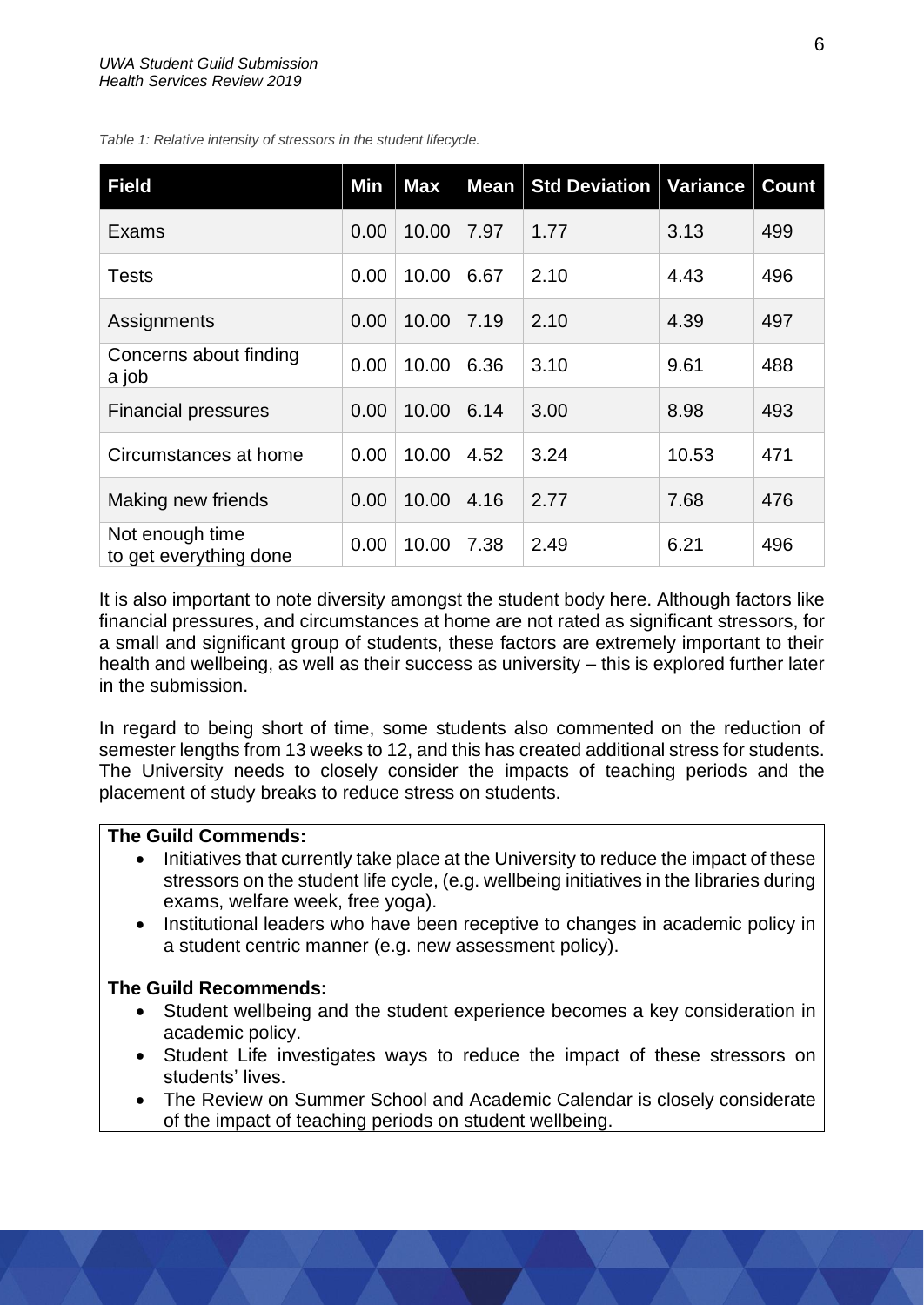# <span id="page-6-0"></span>**Connected Cohort**

Having a strong support network of friends and family, and feeling a strong sense of belonging is a strong protective factor of people's mental health and wellbeing (Pittman and Richmond, 2008). It is therefore important that the University is a welcoming environment which facilitates the formation of inclusive social groups.

Data collected from 535 students indicates that most UWA students perceive themselves as connected to a community at the University. 34% of students reported that they have a lot of friends at university, and 59% of students reported that they have some friends at university. This is a positive result, finding that most of the student cohort feel connected. Interestingly, students with strong social networks had more positive perceptions of most health services.



*Figure 1: Student Perceptions of the Size of their Friendship Group (n = 502)*

Unfortunately, this still leaves a small number of unengaged students who do not have a strong support network at university. 6% of students responded that they have hardly any friends at university. Of these students, 65% say they see friends less than once a month at University. These students rated their physical health (5.40/10 vs. 6.82 for all students) and mental health (4.45/10 vs. 5.97 for all students) more poorly than the average cohort. They are also far more likely to try and deal with an issue on their own (58%), as opposed to with their family, friends, or with support services, as compared to average (27%). Future efforts ought to focus on engaging these students who 'slip through the cracks' to make sure that they are able to connect with their peers, and form support networks at university.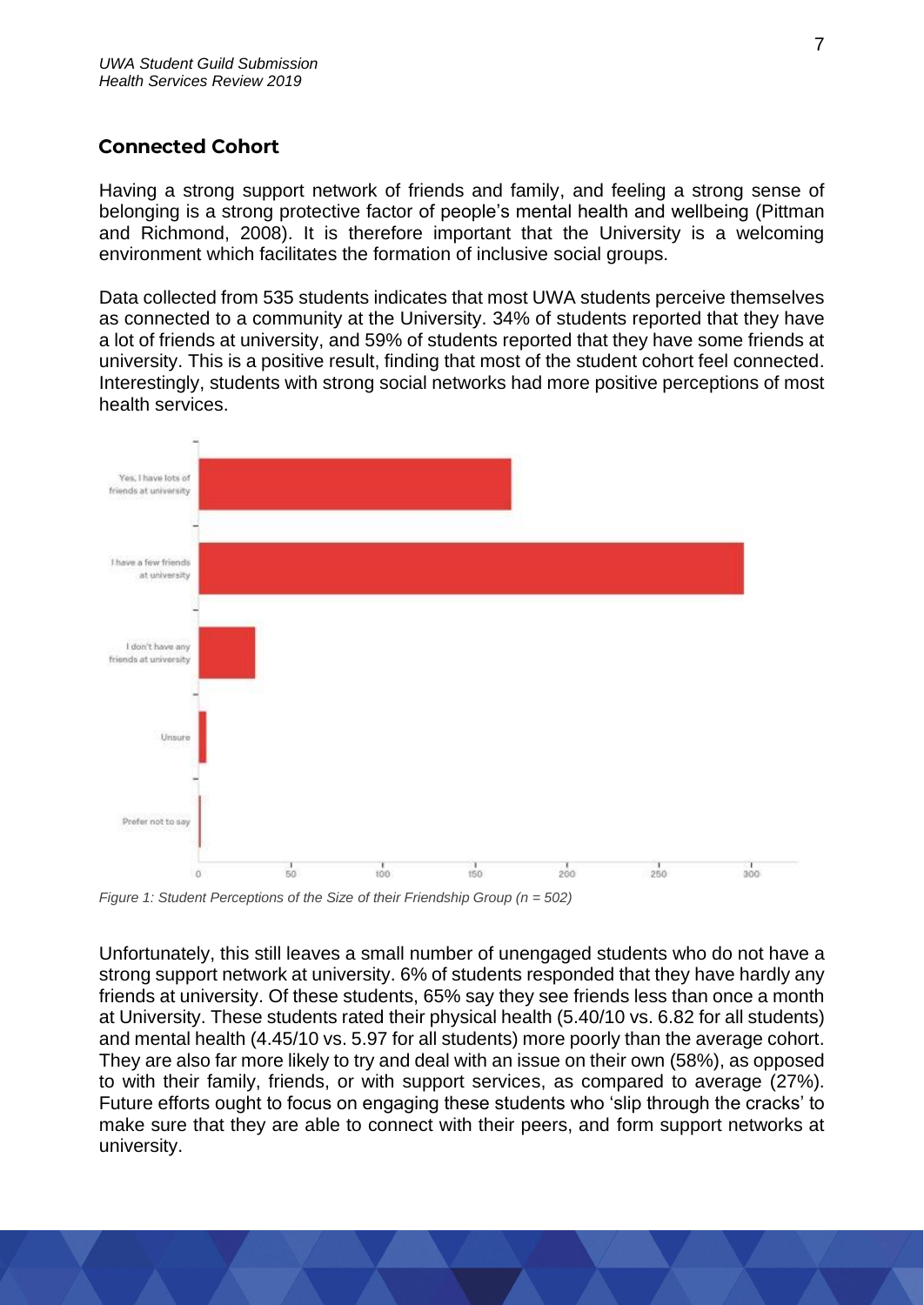#### **The Guild Commends:**

• Clubs and societies, UWA Sport, UniMentor, Guild Volunteering, and other low barrier programs that encourage new students to make friends.

## **The Guild Recommends:**

- Student Life continues to develop strategies to engage *every* student, in partnership with the Guild.
- Student Life develops capability to identify students experiencing loneliness and inform them of ways to connect with others.

# <span id="page-7-0"></span>**Sleep**

As identified by Sepehrmanesh (2016) and many others, there is a strong link between the quality of sleep that university students get, and their physical and mental health. It is therefore important that students get enough high-quality sleep. Data collected from UWA Students indicates that the majority of students (66%) get between six and eight hours of sleep. Concerningly, approximately 26% of students get less than 6 hours of sleep. These students had markedly lower perceived mental health (5.24 vs. 5.97 for all students), and marginally lower perceived physical health (6.37 vs. 6.82 for all students).



*Figure 2: Quantity of Sleep of UWA Students (n = 504)*

There is currently little advocacy or support to help students to get good sleep. Given the above findings, this can be considered a gap in UWA's ability to build resilience and good habits in students.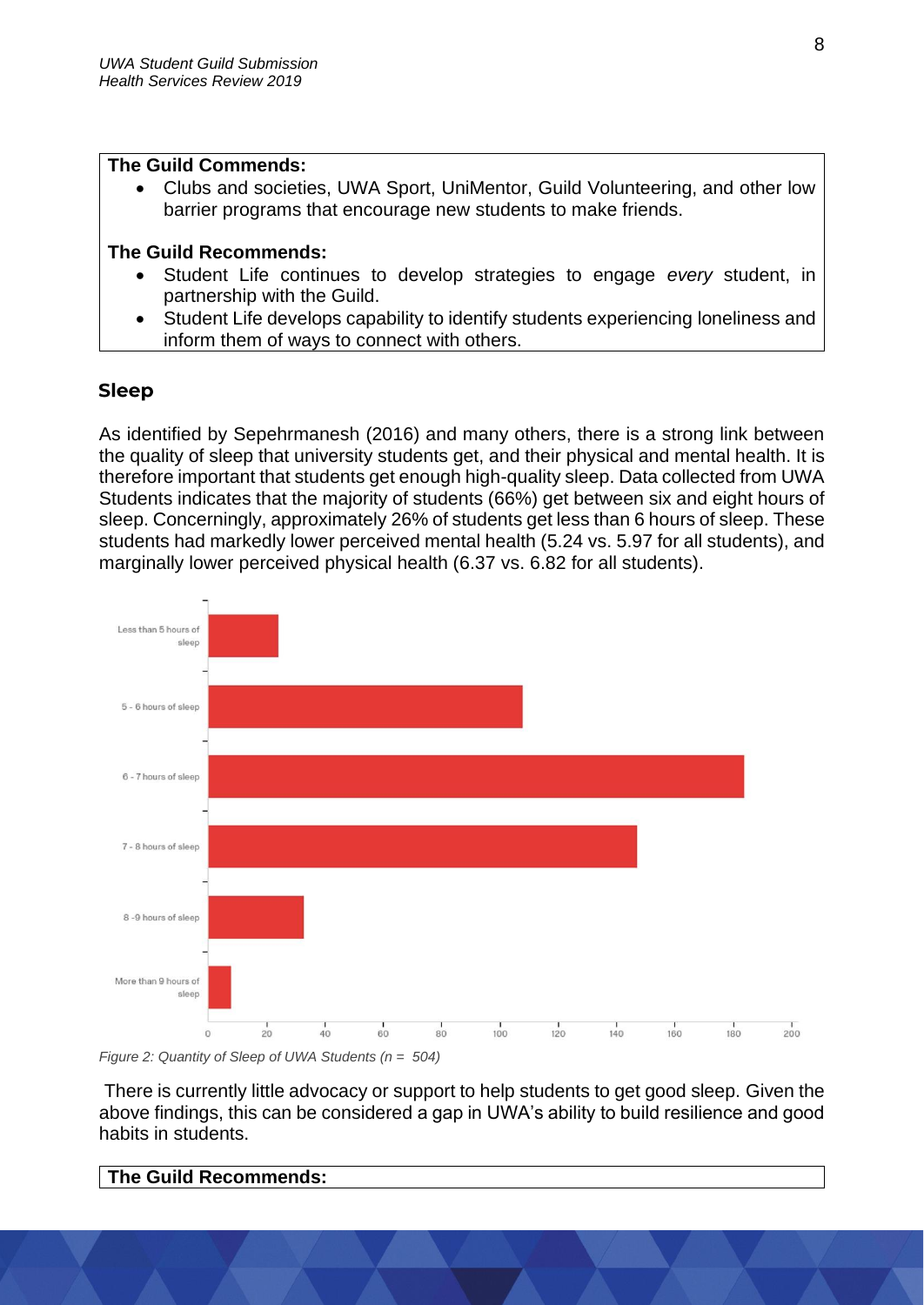• Student Life considers encouraging healthy sleep as part of the to-be-developed Mental Health Strategy.

# <span id="page-8-0"></span>**Asking for Help**

For people struggling with their health and wellbeing, seeking help is a key step towards wellbeing. Surveying of 502 students identified that the main places that students would seek help are their friends (45%), deal with the issue themselves (27%), and their family (20%). This signifies that the first port of call for most students is not a health service in the University, the Guild or otherwise, but from the people around them or from themselves. Currently, the model of health service provision at UWA is primarily based on services which students must self-refer to, and there may be many students who do not make use of the resources around them. Many universities have service models which include peer-based support, so students can seek help from other students in the first instance. Such approaches are broadly supported in the literature, as they align with the help-seeking tendencies of university students (Browne et al., 2017).



*Figure 3: Responses to "If you were struggling, who would you ask for help?" (n = 502)*

#### **The Guild Recommends:**

- The University and the Guild should investigate peer mentoring schemes to allow students to seek help from their peers.
- The University and the Guild should run more outward-facing campaigns to encourage students to seek help if they are struggling.

# <span id="page-8-1"></span>**Special Consideration**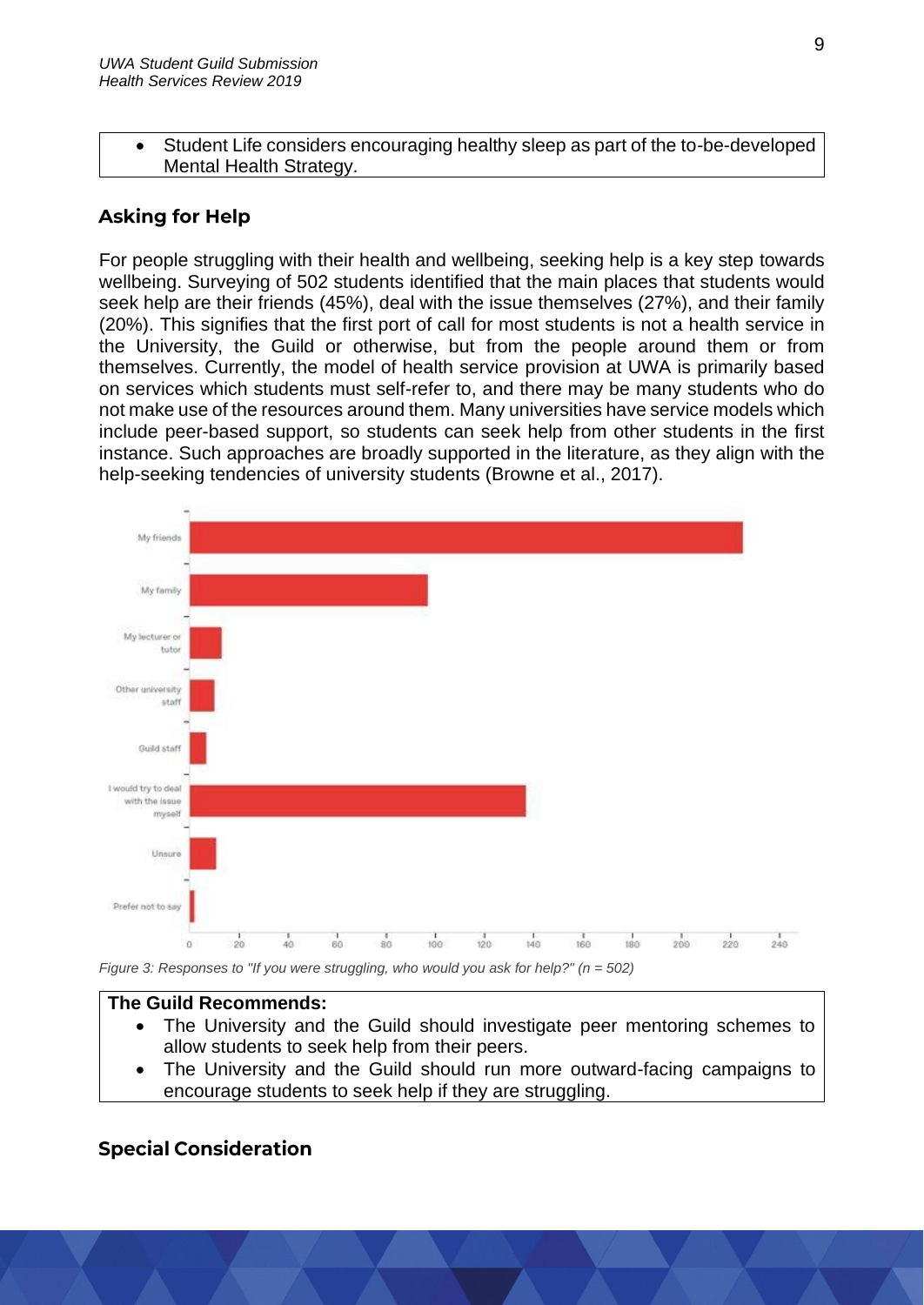The special consideration process is used by many students who request alterations to their assessments, examinations, or courses on the basis of special circumstances in their life. Although special consideration is not itself a health service, it has been included in this submission as it is related to the academic achievement and success of many students who need to access health services. Of 504 respondents to the question, 45% had applied for special consideration. Of these people, 61% had only applied for special consideration once in the last 12 months. The most common reasons people had sought special consideration was illness (52%), and personal/family responsibilities (18%).



*Figure 5: Number of times respondents have applied for special consideration in the last 12 months (left, n = 220) & reasons respondents applied for special consideration (right, n = 220).*

From 220 responses, the special consideration process was given a net promoter score of -0.45, signifying that some students find the special consideration process to be a pain point. The main issues with the system were frustration that it is not fully online, a high burden of proof and inflexible timelines for the submission of special consideration applications. There also appears to be inconsistency between how the process is implemented between different faculty offices, the



*Figure 4: Net Promoter Score of the Special Consideration Process (n = 220)*

BPhil Office, and UniAccess. These pain points can make it difficult for students who need to access health services to be treated fairly in their academic studies.

Notably, this process is used heavily by students with a disability  $-77\%$  of students with a disability surveyed have applied for special consideration, and 19% have applied five or more times in the last 12 months. Hence, special consideration may act as a barrier for many students with disabilities at the university.

Although special consideration is not in the direct scope the Review, it is not in isolation of health services. We would like the panel to recognise the impact that the process has on student wellbeing, and the health services, and take this into consideration.

#### **The Guild Commends:**

• The provision of special consideration to ensure that students with health issues, or other intervening circumstances are not unduly affected in their academic studies.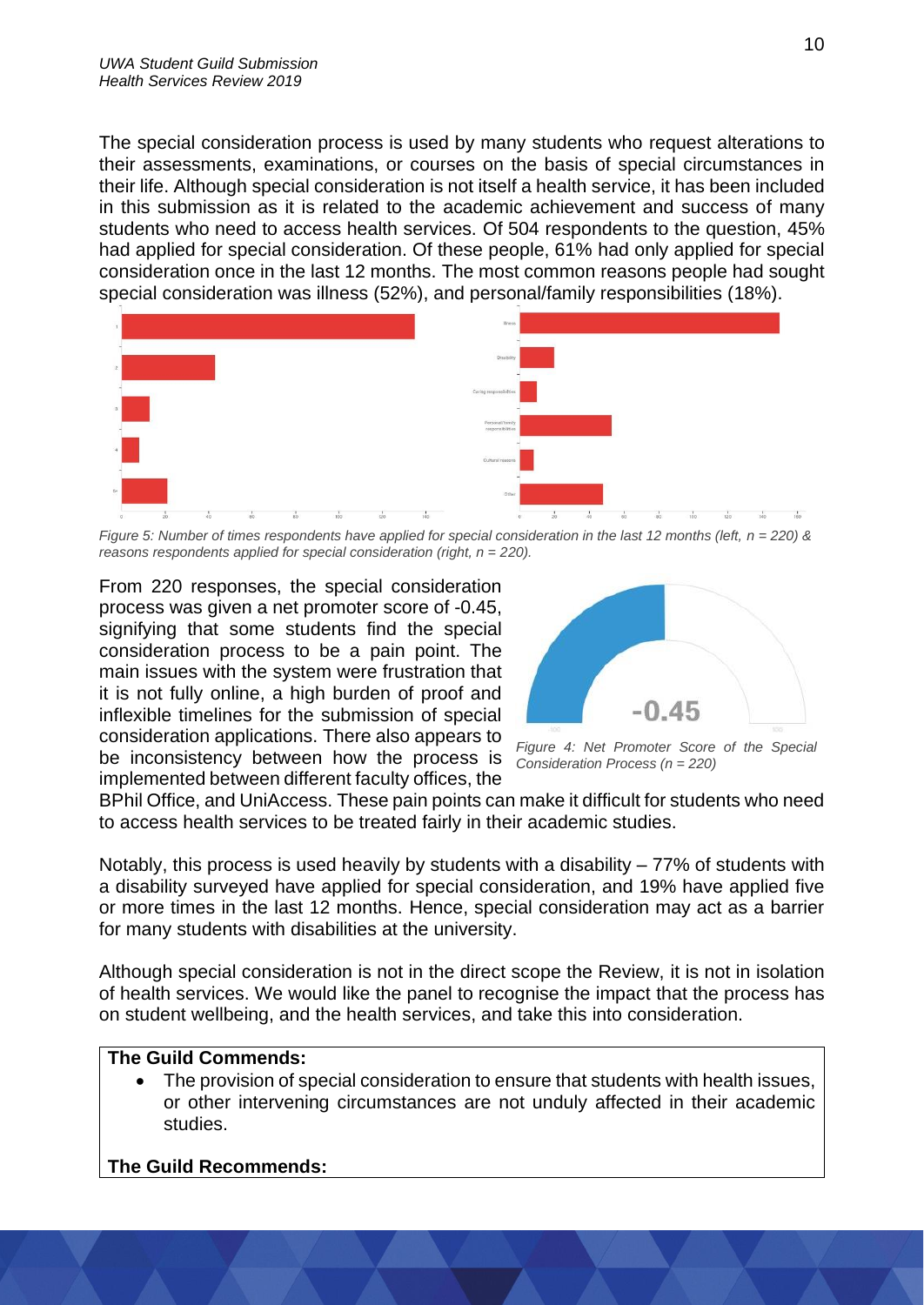- Ensure standards for special consideration are uniform across faculty offices.
- Investigate provision of special consideration with a lower burden of proof (e.g. giving students 'sick days' or accepting certificates from a pharmacy).
- Move the special consideration online in an intuitive and easy to use system.
- Extend the period to apply for special consideration from three days to five days to be in line with other Western Australian universities.

# <span id="page-10-0"></span>**Physical Health**

Although this submission focuses primarily on student mental health and wellbeing of students, physical health is an important dimension of the student experience. Most students perceive themselves to be relatively physically healthy, 503 students surveyed rated their physical health 6.82/10 on average. Services for physical health are also readily available with the presence of the comprehensive and bulk-billed Medical Centre on campus. UWA's Perth campuses are also close to QEII Medical Centre, one of the state's largest health campuses, equipped with an emergency department.

Although not raised as a pain point in consultation with students at the Albany Centre, there are no physical health services provided at or by the University in Albany. This should be reviewed, and information about access to bulk billed health services should be provided to students, if this is not already occurring.

A key element of physical health is fitness. There is a lot of variation in the fitness levels of UWA students. Although many students actively engage with sport and fitness activities at University, there are also many who do not interact with these services who may not be able to afford to do so, and whose health may benefit from it.

### **The Guild Commends:**

- Sports and physical wellbeing activities run by UWA Sport, and clubs and societies, encouraging physical activity.
- UWA Sport for entering the FISU Healthy Campus pilot to understand how our university community can become healthier.
- The physical health services provided by the UWA Medical Centre.

# **The Guild Recommends:**

- Continued and expanded health promotion about making healthy life choices, and promotion of fitness activities.
- UWA Sport considers how it might offer sport and fitness activities to students from low-SES backgrounds.

# <span id="page-10-1"></span>**Suicide**

Suicide is the leading cause of death for Australians aged 15 – 44 (Health and Welfare, 2019), and is regrettably a topic that UWA must confront. Currently the University has no strategy to prevent student suicides or published procedure to react to them. In the past, this has left staff and students in the lurch after a student death, which has the potential to cause vicarious trauma.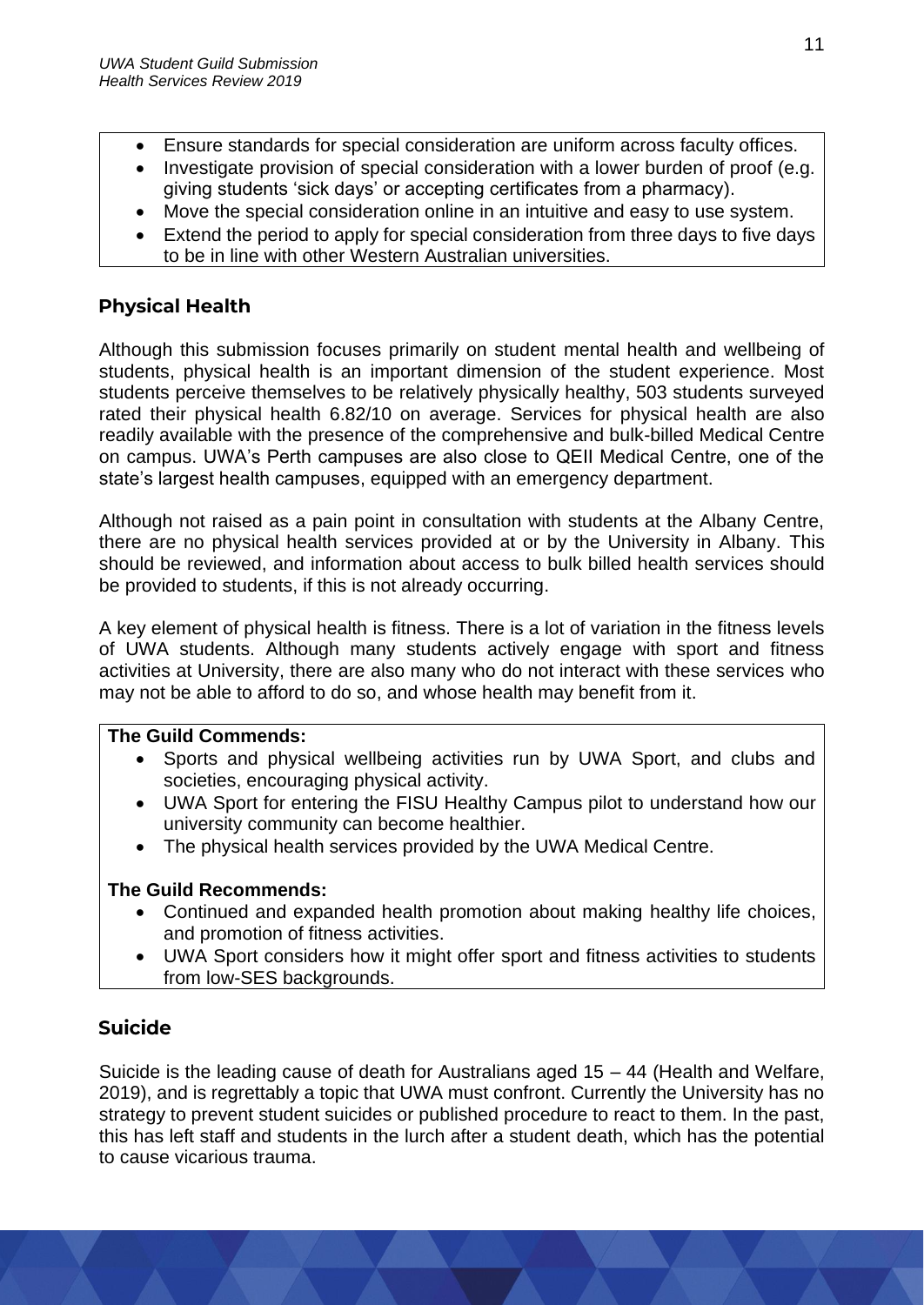The WA Mental Health Commission has done a lot of work around suicide prevention and has recently released *Suicide Prevention 2020: Together We Can Save Lives.* UWA should align its practice to this strategy and seek help and advice from the Mental Health Commission in this process.

#### **The Guild Recommends:**

- UWA aligns its policies, procedures, and activities to the WA Mental Health Commission *Suicide Prevention 2020: Together We Can Save Lives* strategy.
- UWA adopts creates a postvention procedure for student suicides, to ensure that best practice is followed.

## <span id="page-11-0"></span>**Whole-Of-Institution Approach**

International best practice recommends that institutions approach student wellbeing as a whole institution, which has been effective at other universities (Thorley, 2017). This means adopting an ethos of shared responsibility for student wellbeing – it is not just a topic for staff employed in health services to be concerned with.

The Children and Young People's Coalition suggest that the philosophy of a mentally health university should *"permeate every aspect of work and be embedded across all policies, cultures, curricula and practice".* Importantly, this is not a suggestion that all aspects of the university are governed by such a principle, but they should be *permeated*  by it, and decisions should be cognisant of it.

Although this may be challenging for the University, this has the potential to have a profound impact on the University's approach to student wellbeing. It will require areas of the University outside of the health services to be engaged in student wellbeing; including academics, professional staff, students, the University leadership and key decisionmaking bodies, creating the required culture shift.

- UWA adopts a whole-of-institution response to student wellbeing.
- This approach is led by a comprehensive mental health strategy and is backed by the senior leadership of the University.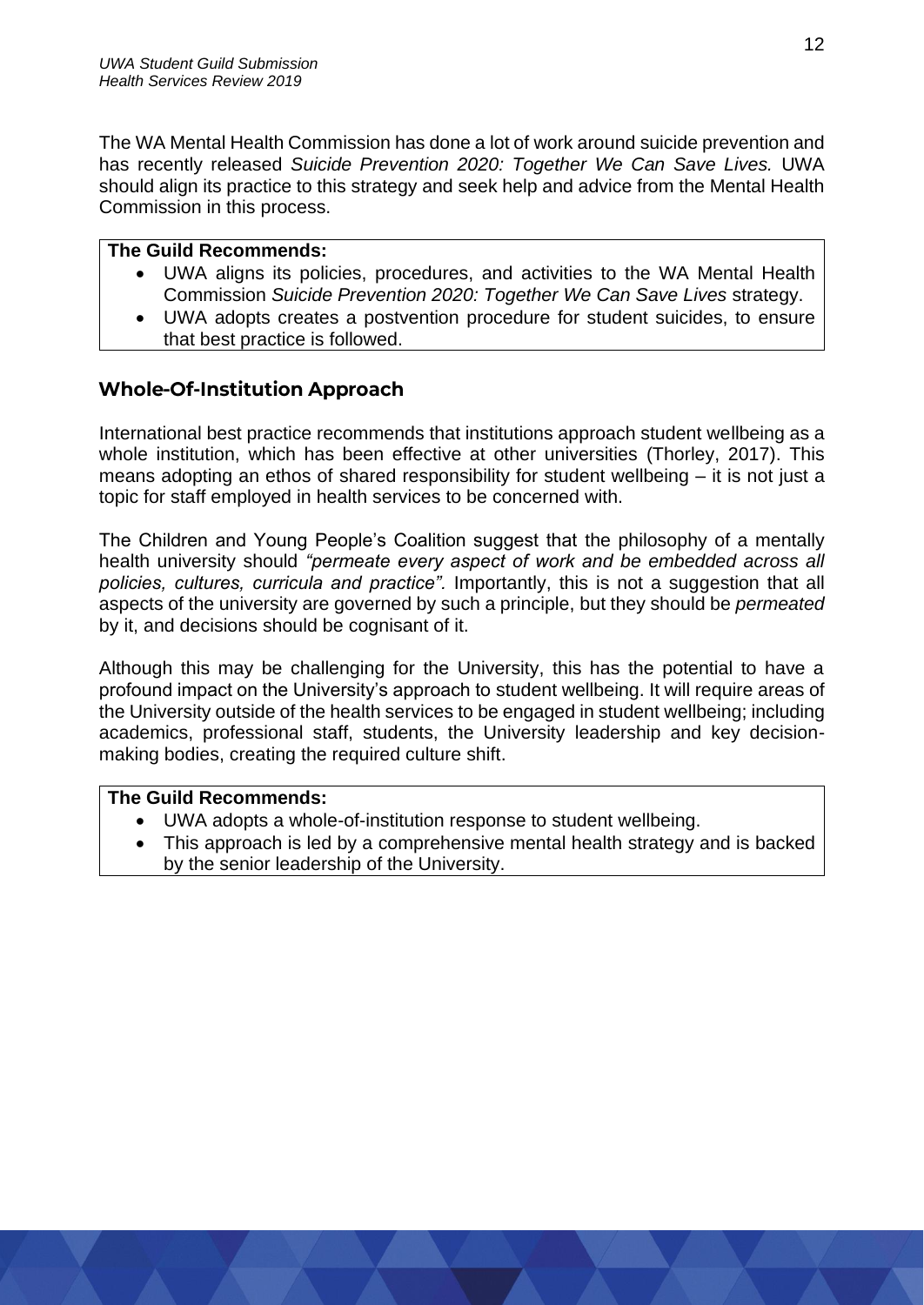# <span id="page-12-0"></span>**Student Perceptions of Current Services**

## <span id="page-12-1"></span>**Medical Centre**

The Medical Centre is a bulk billing health service located in Guild Village, which includes a comprehensive range of health services, including general practitioner appointments, and a mental health nurse.

Students have positive sentiments towards the service. Of the 535 students surveyed, 59% had accessed the Medical Centre in their time at university. Most rate the service highly, with



*Figure 6: Medical Centre Net Promoter Score (n = 119)*

a net promoter score of 27.3. Students find it vitally important to have a bulk-billing health service on campus, particularly for students experiencing financial hardship. The mental health nurse who works in the Centre is also a great support for students in crisis. It is also very beneficial having vaccination and pathology services onsite.

The main pain point for students using the Medical Centre is the waiting times. Many students comment on the long waiting times in the practice, and how this sometimes leads to appointments being rushed.

Unfortunately, there are some students who don't know that the service exists, or where to find it, and several students commented that the Medical Centre could benefit from better advertising and signage.

#### **The Guild Commends:**

- The Medical Centre on providing a low-cost and high-quality service to students at the University.
- The comprehensiveness of the services offered in the Medical Centre.
- The Medical Centre on its mental health nurse service to help students in crisis.

#### **The Guild Recommends:**

- Continuation of the Medical Centre as a comprehensive health service with bulk billing.
- A plan is put in place to reduce waiting times in the Medical Centre.
- More promotion of the Medical Centre to commencing students.
- More signage to direct people to the Medical Centre, from Saw Promenade and through Guild Village.

# <span id="page-12-2"></span>**UniAccess**

UniAccess is UWA's disability support team who provide services and coordinate adjustments for students with disabilities, mental illnesses, and chronic illnesses. UniAccess provides a range of services, including statements of reasonable adjustment (SRAs, highly used), access to library resource rooms, and appeals. Most students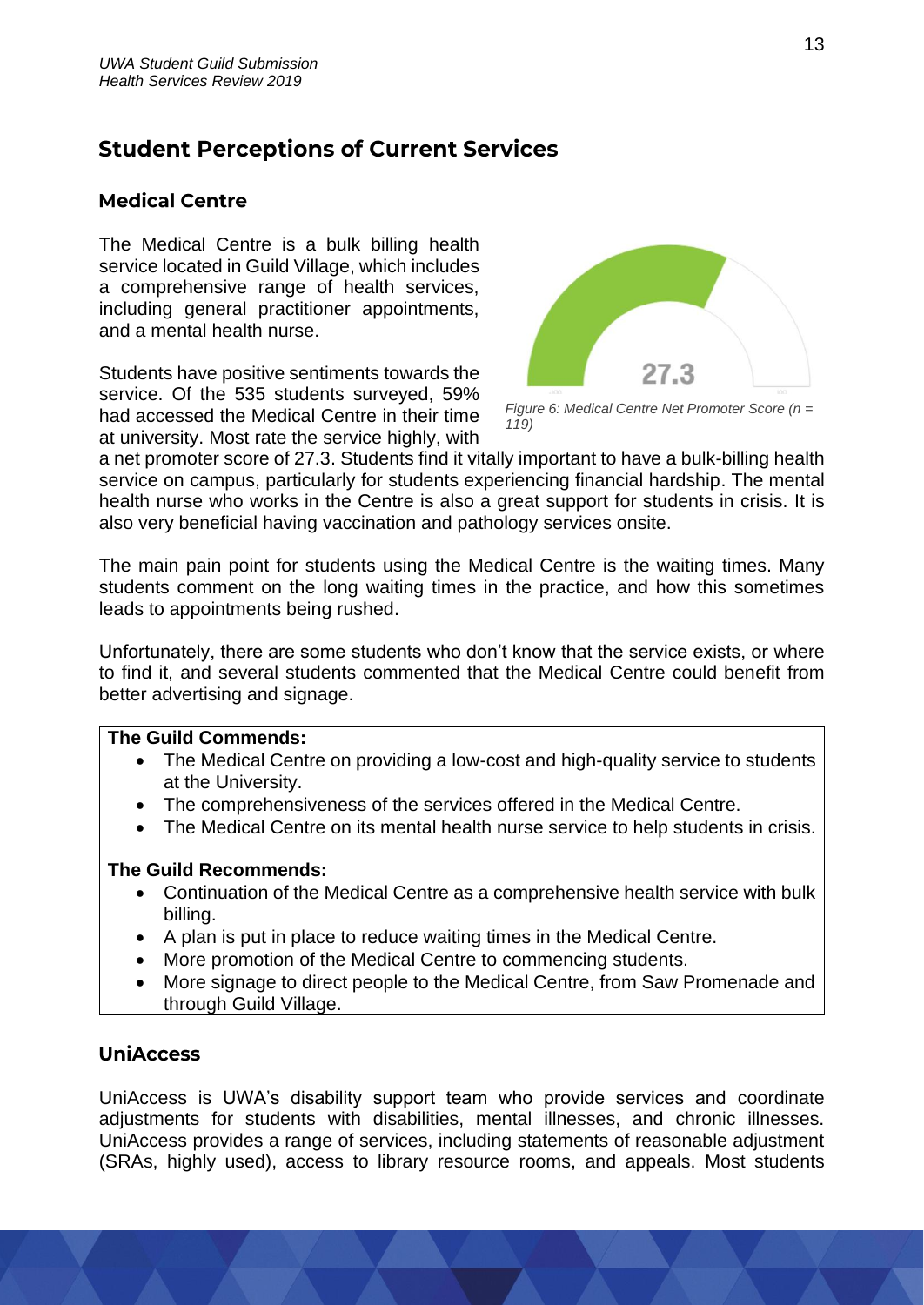reported engaging UniAccess for special consideration (47.77%), followed by access to library resource rooms (32.48%).



*Figure 7: Services accessed at UniAccess, as reported by students (n = 122)*

These numbers are much different for students with disabilities, special consideration is reported 12% more by students with disabilities (59.30%) and resource room access 14% less (18.60%). This indicates students with disabilities predominately are engaging UniAccess for setting up SRAs and Alternative Exam Arrangements (AEAs).

Of the 535 students surveyed, 23.69% have used UniAccess. For many students, this service is highly valued, receiving a net promoter score of 22.81. The staff are perceived as helpful, and empathetic to students' concerns. However, many students with chronic conditions are frustrated when they are asked to repeatedly explain and provide evidence of their circumstances each academic year. Further to this, some students commented that when they met with new



*Figure 8: Net Promoter Score for UniAccess (n = 122)*

case workers, the staff member did not seem to understand their requirements from their file.

Furthermore, only 57% of students with a disability identified that they had used UniAccess. Through the Guild's Access Department, students have commented that they weren't aware of UniAccess' services initially and were still not entirely sure what services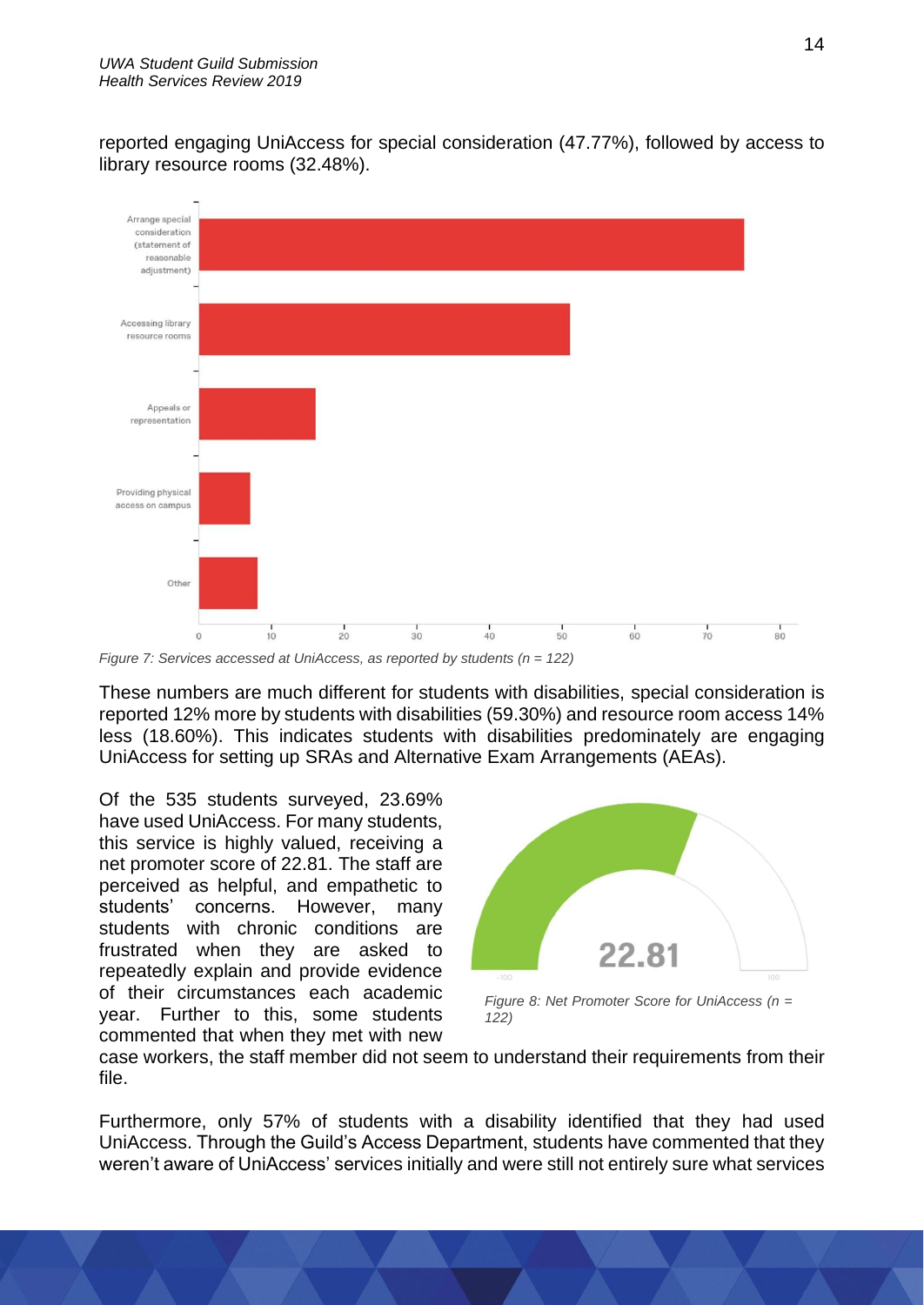they could access. This is especially true of students with 'invisible' disabilities, particularly mental health conditions, who may be not understand that UniAccess offers services to assist them.

It is also not well understood by students that UniAccess can offer services to student carers, and there is little information available about this.

#### **The Guild Commends:**

- UniAccess in being attentive to the needs of students with disabilities and advocating for them to other staff in the University.
- The warm and caring manner of UniAccess disability officers.

### **The Guild Recommends:**

- Implementing more streamlined data management procedures in UniAccess to ensure that all case workers are able handoff a students' case to another staff member.
- Investigate altering policies to not require repeated confirmation of permanent disabilities.
- UniAccess more proactively offers its services to students who identify having a disability, mental illness, or chronic illness.
- It is made clear at enrolment that students with a disability may register with UniAccess.
- Add an option for *mental ill health* and *chronic illness* when disclosing a disability at enrolment.
- UniAccess more clearly communicates the services that it can offer for students who are carers.

# <span id="page-14-0"></span>**Counselling and Psychological Services (CAPS)**

UWA provides Counselling and Psychological Services free of charge to students. This runs year-round, and each student is entitled to six sessions each year. Of the 535 students surveyed, 23% of students had accessed the service, and it received a near-neutral net promoter score or 2.63. Students commented that they thought the service was professional, and many students commented that their counselling sessions were high quality and were effective for them.



*Figure 9: Net Promoter Score for Counselling and Psychological Services (n = 119)*

A major roadblock for students accessing this service is the triage process and waiting times. Often, students have to wait a long time for a triage appointment. Of the students surveyed, 46% those who accessed the service waited over a week from triage for their appointment, and 9% waited over three weeks. For many students this is an inappropriately long time, and some students commented quite emotively that having to wait for so long was detrimental and placed them at high-risk. Furthermore, many students commented that the triage process was robotic and impersonal, and this made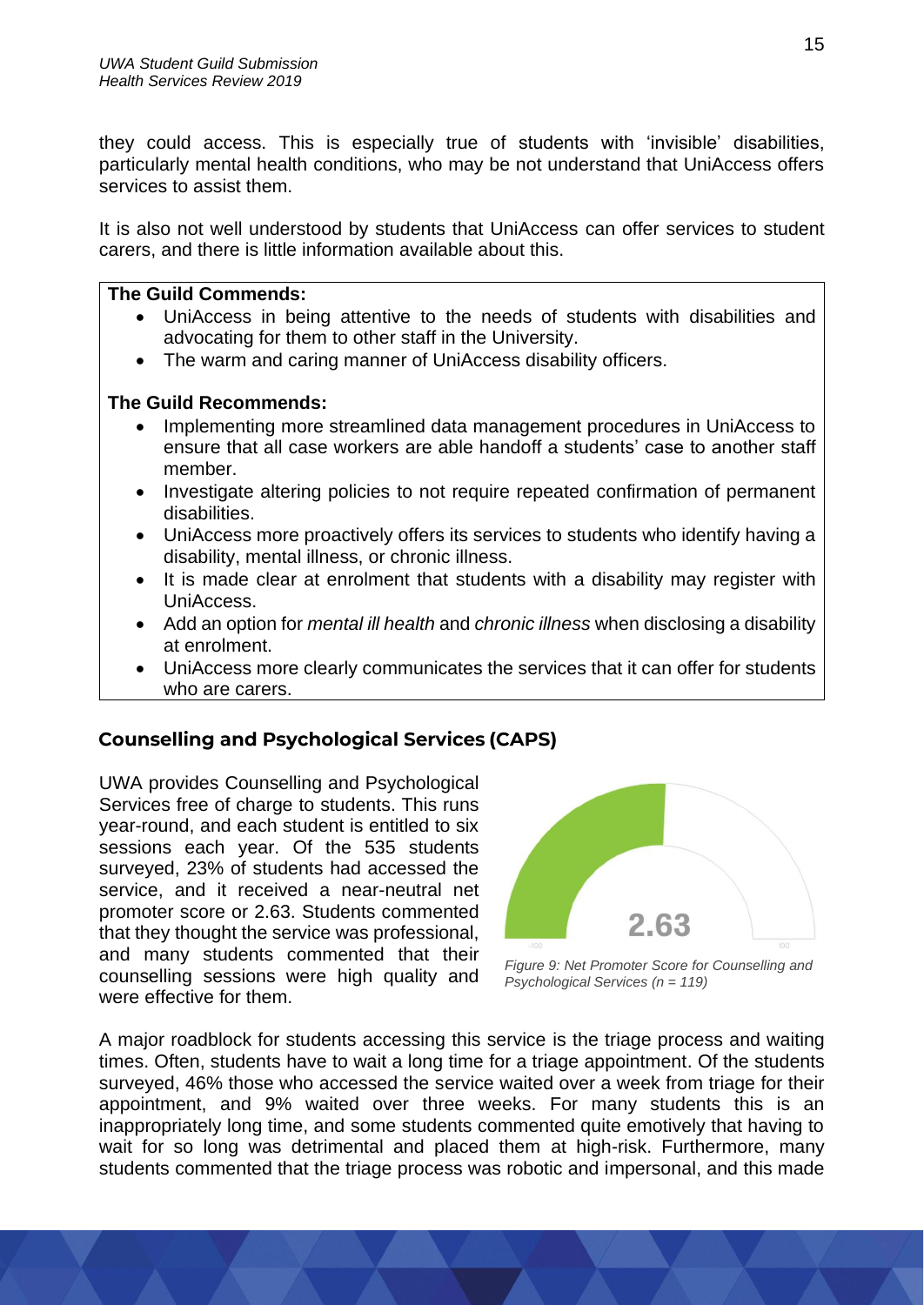them feel less supported by the service. As those going through triage are often distressed, it is important to ensure that this process minimises stress as much as possible.



*Figure 10: Triage times for Counselling and Psychological Services (n = 118)*

The CAPS waiting area is also perceived by some students as open and quite impersonal. The space is quite sterile and is a thoroughfare for staff who work on the first floor of Student Central. Wherever possible, this space should be made more private, and elements should be introduced to the space to make it feel more welcoming and supportive. Additionally, elements could also be introduced to make the space feel more inclusive, particularly for international students, LGBTQIA+ students, and Aboriginal and/or Torres Strait Islander students.

#### **The Guild Commends:**

• The quality and professionalism of Counselling and Psychological Services, and the CAPS staff.

- Increasing the capacity of CAPS to open more appointments for students, and reduce the waiting time from triage, with the goal of 80% of students being triaged to an appointment in less than one week.
- Review the triage process to ensure that it is sensitive, patient-centric, and focuses on minimising risk.
- Improvement of the waiting area for CAPS to make it a more inclusive, welcoming and psycho-socially safe environment.
- Increase the number of appointments that students can access each year at CAPS.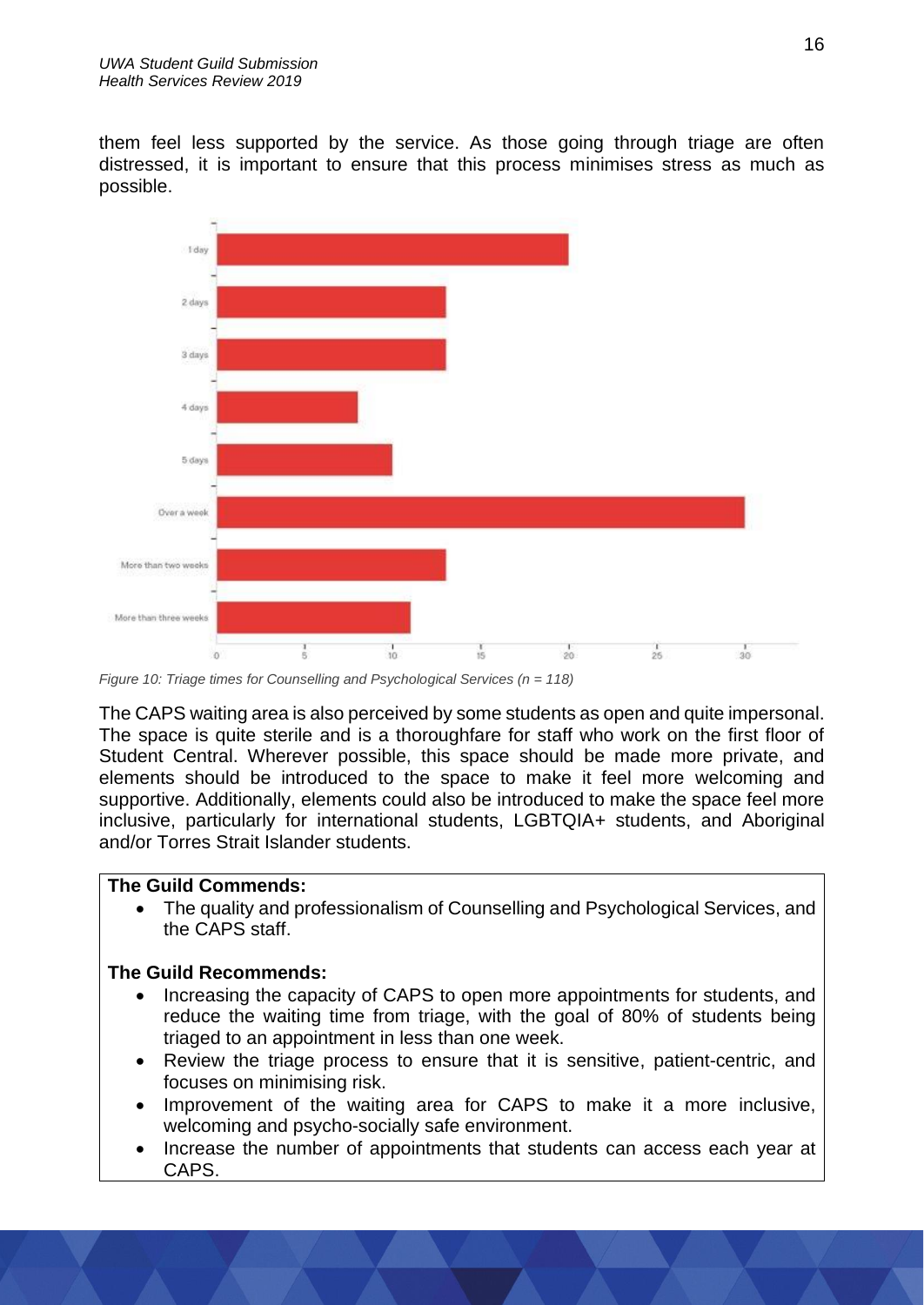# <span id="page-16-0"></span>**Health Promotion Unit**

The Health Promotion Unit (HPU) is a SSAF-funded unit located in the Medical Centre which aims to support students to lead healthy lives and succeed at university. The major programs offered by HPU are Fit for Study, Lived Experience Events, Five Ways to Wellbeing, and Mental Health First Aid training. Of these services, the Fit for Study program was the most accessed program by students surveyed.



*Figure 11: HPU Programs Accessed by students (n = 140)*

HPU are moderately accessed by students surveyed, 23% of respondents having accessed HPU during their time at university. 44% of respondents believe that accessing these programs had a positive impact their health and wellbeing, although many said it was difficulty to say.

*Table 2: Student perceptions of the effect of HPU programs on their wellbeing (n = 113)*

|                                             | $\frac{9}{6}$ | <b>Count</b> |
|---------------------------------------------|---------------|--------------|
| HPU improved your health and wellbeing      | 44.25%        | 50           |
| HPU did not improve my health and wellbeing | 7.96%         | 9            |
| It's hard to say                            | 30.97%        | 35           |
| I'm unsure                                  | 16.81%        | 19           |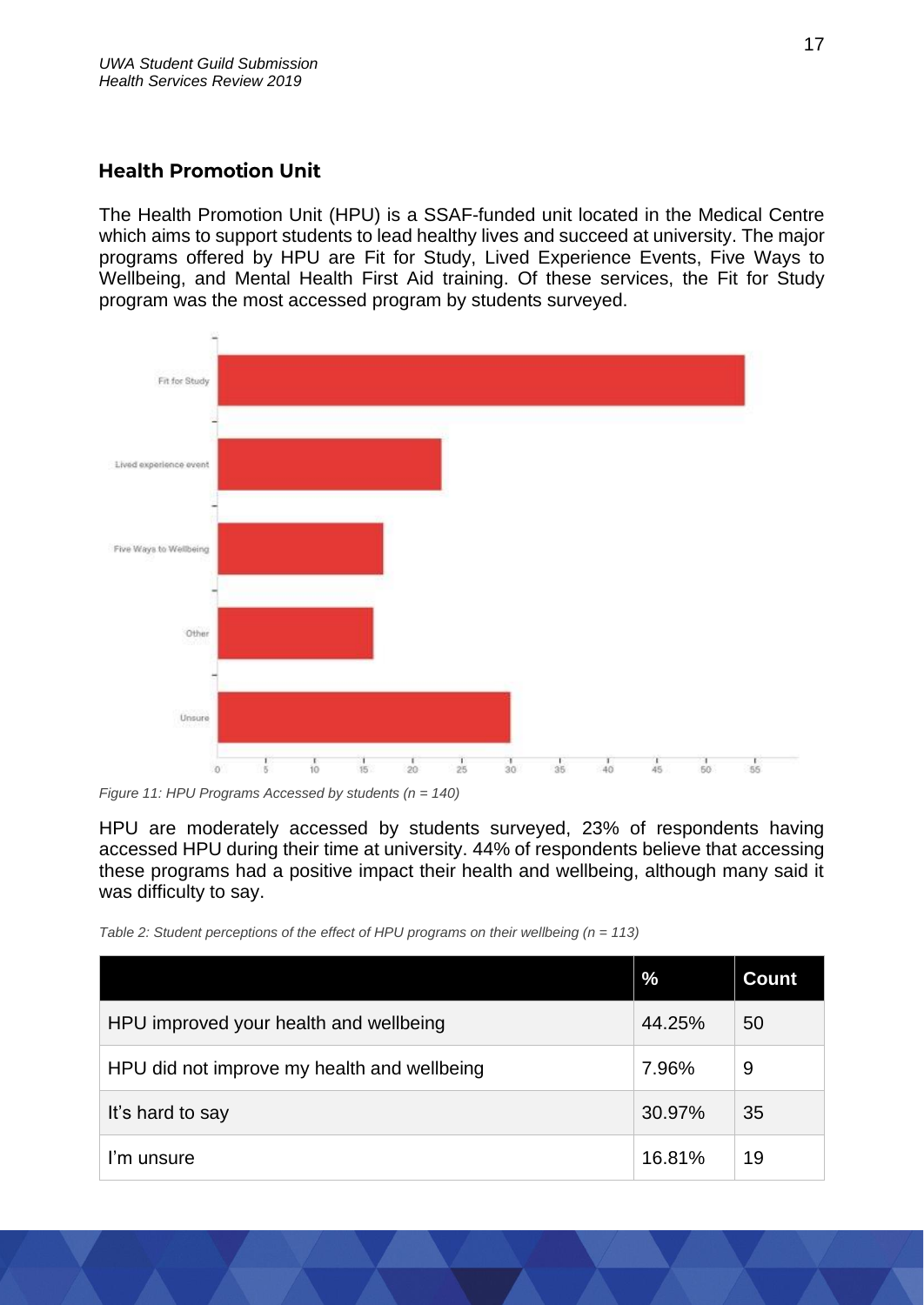Despite the perceived impact of the programs by students, HPU programs received a low net promoter score of -19.64, indicating that students would not recommend that their friends participate in HPU programs. This reveals an incongruency between the perceived efficacy of these programs, and students' perceptions of the programs, which needs to be further investigated for HPU to have maximum impact.



*Figure 12: Net promoter score of HPU programs (n = 113)*

The mental health first aid (MHFA) course has been completed by many students and staff across the university. We commend this initiative as a mechanism of creating a campus culture which is more aware and able to respond to the mental health needs of its community. Although this program has no demonstrated direct impact on the outcomes for those who receive interventions from MHFA-trained individuals, it has been shown to increase knowledge about mental health, reduce stigma towards mental ill health and encourage supportive behaviours (Hadlaczky et al., 2014). MHFA should not be seen as a silver bullet to improve campus mental health, but as a tool to create a more supportive environment at the University.

The Guild also recognises the important role that HPU has played in developing strategy and interventions at UWA. This expertise will be important for the university moving forward, and the Guild looks forward to a collaborative relationship with HPU.

#### **The Guild Commends:**

- The Health Promotion Unit's work supporting the Student Life portfolio in adapting its practice to better support student wellbeing.
- The delivery of mental health first aid training to many staff and students.

- Identify and address the cause of the poor student perceptions of HPU programs.
- Revaluate programs offered by HPU in reference to their outcomes, and the needs of students.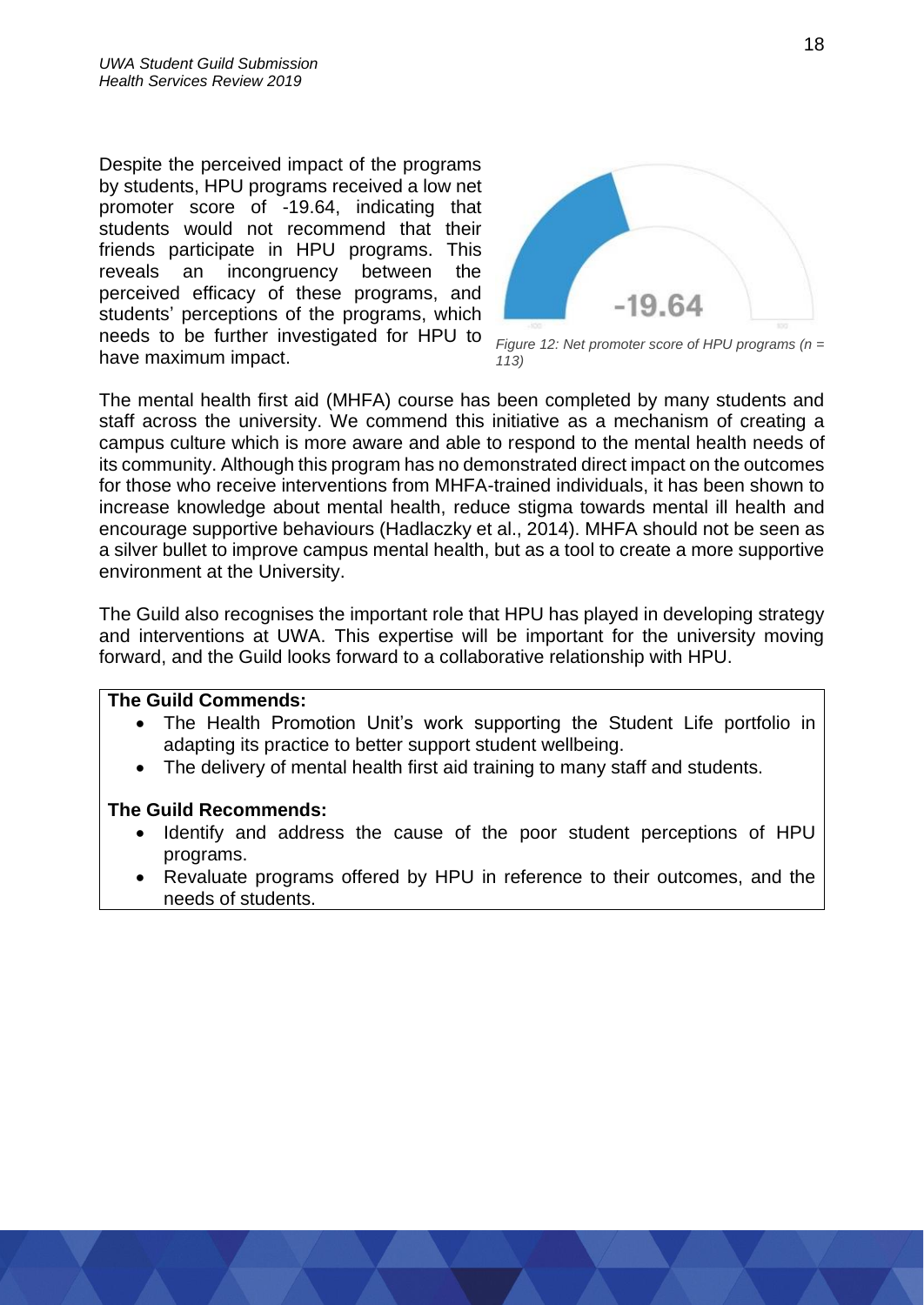# <span id="page-18-0"></span>**Student Assist (Guild Service)**

Student Assist is a service offered by the UWA Student Guild, independently from the university, which aims to assist students with academic, financial and welfare issues. Unlike other health services at the University, the Student Assist team consists primarily of social workers, as well as a wellbeing counsellor. The service is free to access for students and does not have a triage process.



*Figure 13: Net Promoter Score of Student Assist (n = 129)*

Of the 507 students surveyed, 25% had used

the service. According to those surveyed, the most used service was academic support, accounting for 57% cases. This service is unique in the university, and assists students in special consideration, appeals and other academic matters. Student Assist also received a high net promoter score of 32.81, indicating that most students would recommend the service to their friends.



*Figure 14: Student Assist Services Accessed (n = 162)*

A key limitation encountered by Student Assist is its relationship with other services in the University. Student Assist is often seen as a gap-filler service, especially for those waiting for an appointment with CAPS.

Leading universities and student organisations in the UK, such as the University of Leeds, have reoriented university services and union-run advocacy and support services (similar to Student Assist) to operate in a mutually complementary way. This means that rather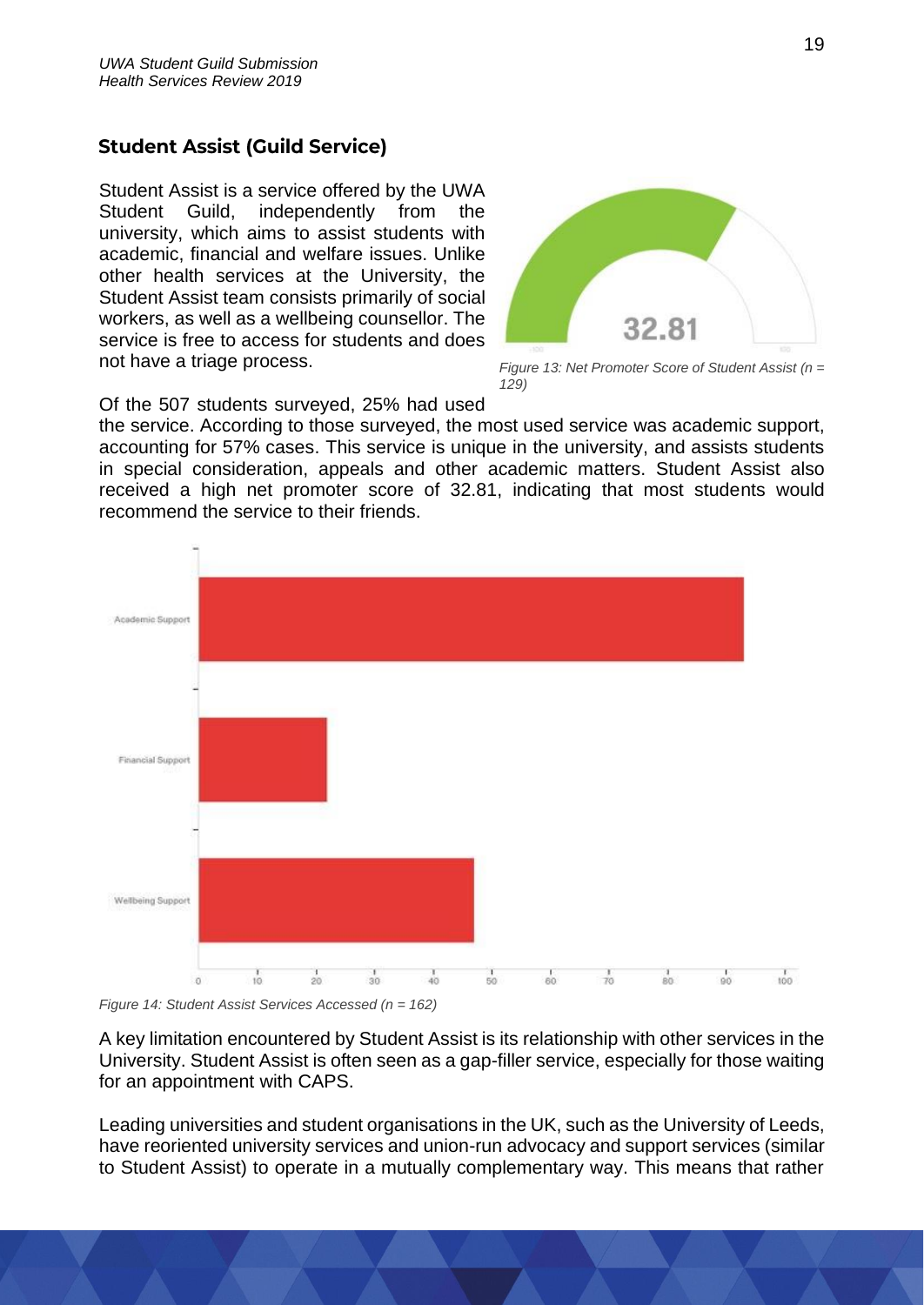than their services being seen as largely analogous (i.e. a place to go if you are struggling), each service operates using a student-centric and strengths-based approach to ensure that students are able to receive optimal support instead of being seen as a lower barrier counselling service.

It is recommended that Student Assist and CAPS should work together using a strengthsbased approach to support students in the best way possible. Further to this, these services should also consider how they can work collaboratively with other services within the University, as well as external services, to create an interconnected safety net to support students in the most effective way possible.

In addition, it is recommended that Student Assist utilise the student wellbeing volunteers to promote the service and encourage students to proactively present to Student Assist for support, as needed.

#### **The Guild Commends:**

Student Assist on running a low-barrier service which is student-centric and responds to the needs of the student at the time.

- University services and Student Assist further develop collaborative partnerships to work in synergy.
- The University and the Guild consider how Student Assist can be seen as a complementary service to other health services at the University, acknowledging the Guild's resourcing limitations, and Student Assist's unique advantages in its independence from the University and provision of academic and financial support, in addition to welfare support.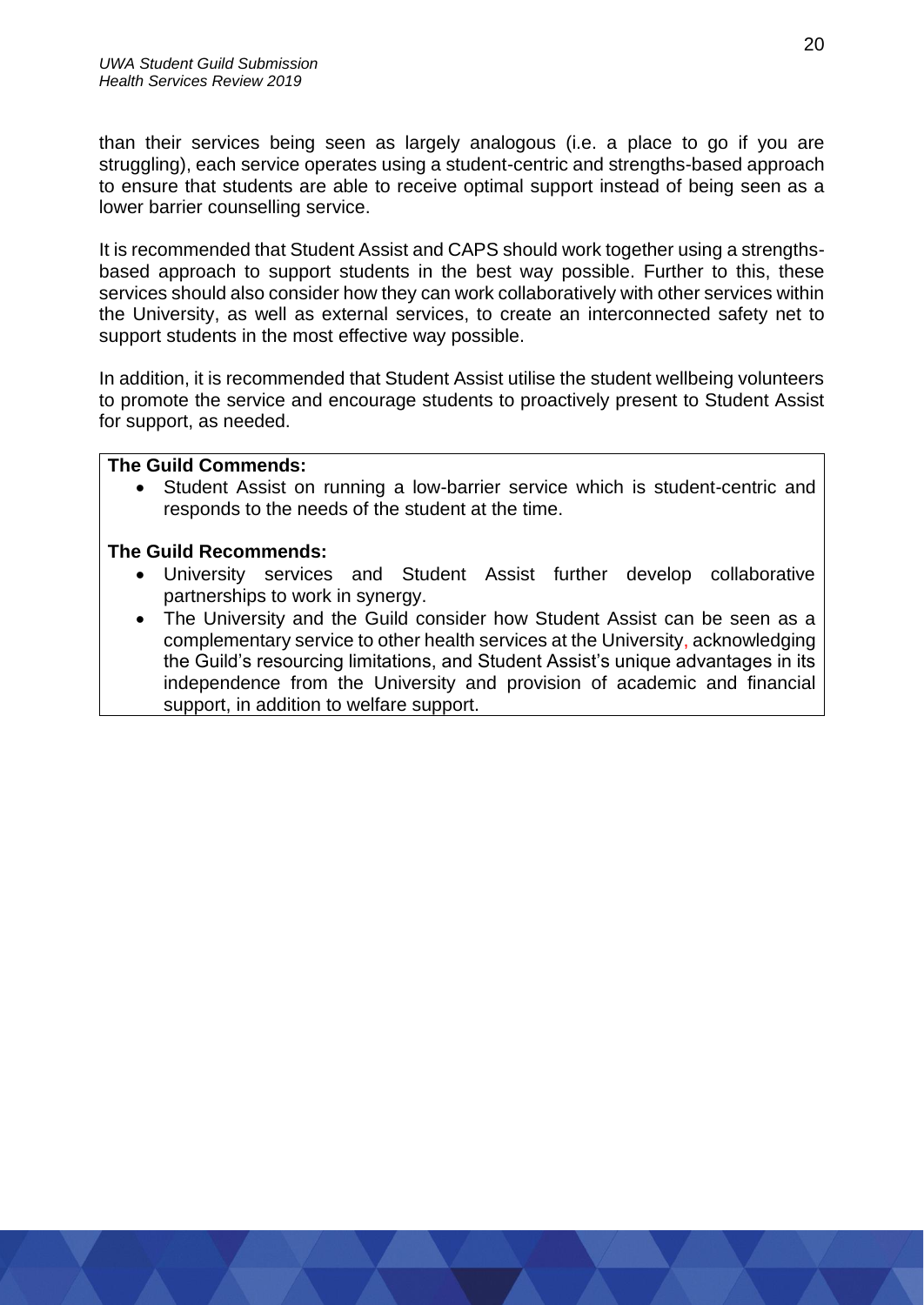# <span id="page-20-0"></span>Breaking Up the Student Cohort: reflecting on differing experiences of a diverse student cohort

# <span id="page-20-1"></span>**Aboriginal and Torres Strait Islander Students**

Eight respondents to the Guild's consultation identified as Aboriginal and/or Torres Strait Islander. Although this is a small sample size, the data is concerning. On average, these students rated their physical health 5.75/10 (compared to 6.82 for all students) and their mental health only 4.50/10 (compared to 5.97 for all students). This represents a major gap in health for Indigenous students at UWA.

The most significant stressors for these students were examinations, tests, and financial pressures, which were all considerably higher than for the whole sample. There is more that needs to be done to mitigate these stressors for Indigenous students, especially in consideration of other barriers that these students face accessing a university education.

|                                        | Indigenous   All<br><b>Students</b> | <b>Students</b> |
|----------------------------------------|-------------------------------------|-----------------|
| Examinations                           | 9                                   | 7.97            |
| <b>Tests</b>                           | 8                                   | 6.67            |
| Assignments                            | 7.14                                | 7.19            |
| Not enough time to get everything done | 7.29                                | 7.38            |
| <b>Financial Pressures</b>             | 8.14                                | 6.14            |

*Table 3: Key university stressors for Indigenous Students (n= 7) and all students (n = 499)*

Students also commented that the special consideration process is not always culturally appropriate. The process should be revised to ensure that it captures all the necessary circumstances for Aboriginal and Torres Strait Islander students.

Positively, the students surveyed also said they had friends at university and saw their friends often. Most cited that they would seek support from their friends, family or university staff.

### **The Guild Commends:**

• The School of Indigenous studies for creating a supportive environment for Indigenous students.

### **The Guild Recommends:**

• The University urgently investigates how it can mitigate academic and nonacademic stressors that Aboriginal and Torres Strait Islander students face at university.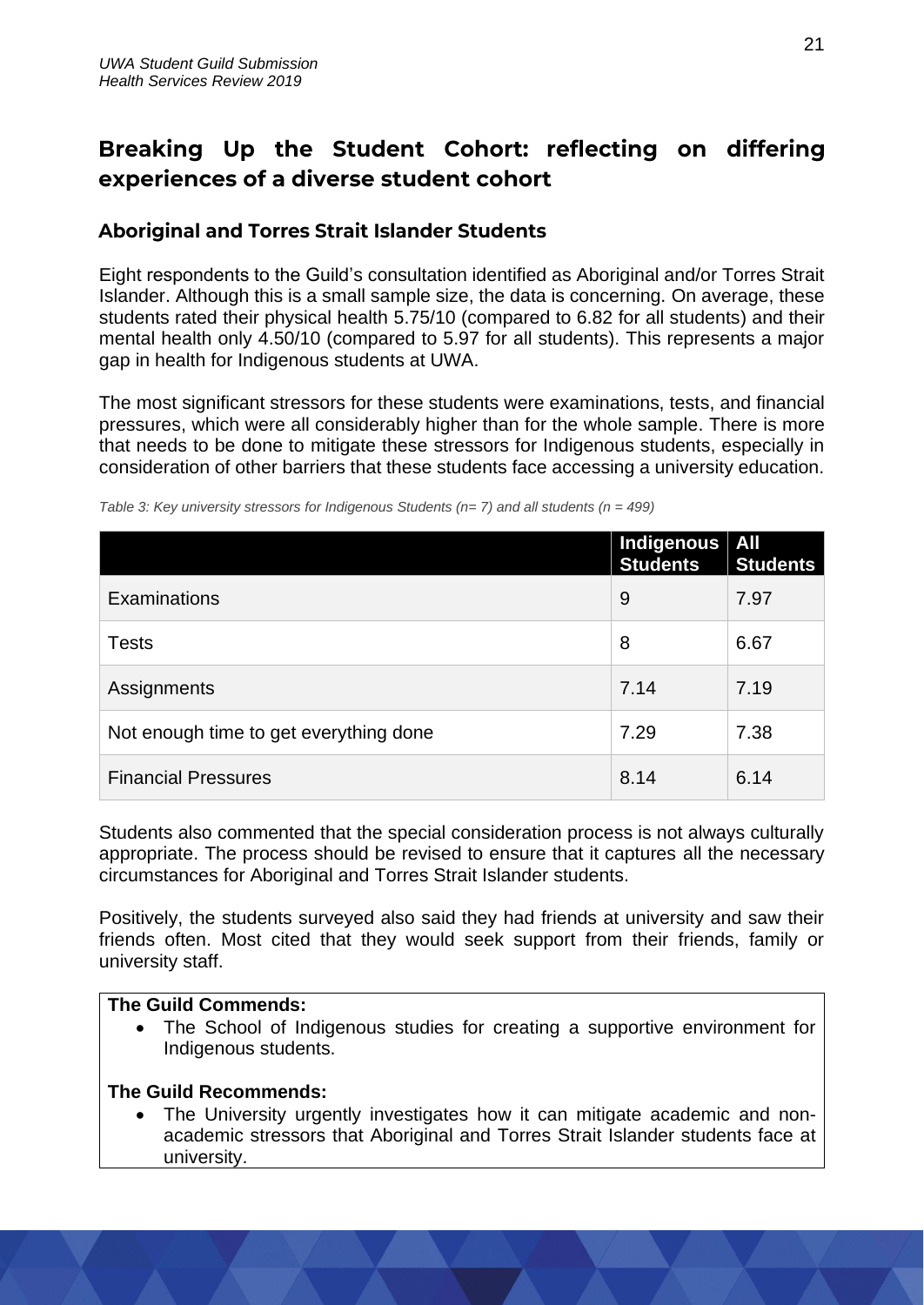- The special consideration process is revised to be culturally appropriate for the circumstances of Aboriginal and Torres Strait Islander students.
- All staff working in health services complete cultural competency training.

# <span id="page-21-0"></span>**Albany Students**

The Albany Centre is often forgotten when considering services offered at UWA. Indeed, most health services offered by the University are absent in Albany, and students usually are referred to local services or access Crawley-based services over phone or email. This creates a higher barrier for students which may stop students from seeking help.

|                        |  | Table 4: Health of Albany Students $(n = 6)$ and All |  |  |  |
|------------------------|--|------------------------------------------------------|--|--|--|
| Students ( $n = 503$ ) |  |                                                      |  |  |  |

|                        | <b>Albany</b> | ∣ All<br>Students Students |
|------------------------|---------------|----------------------------|
| <b>Physical Health</b> | 6             | 6.82                       |
| <b>Mental Health</b>   | 5             | 5.97                       |
| Sexual Health          | 4.75          | 7.57                       |

Of the approximately 150 students who study at the Albany Centre, six completed the Guild's survey on health services. These students rated their physical, mental, and sexual health more poorly than the entire sample. This is a concerning trend and may be due to by the lack of services provided to the Albany Campus in part. The markedly lower sexual health is potentially explained by the lack of health promotion services on campus.

Further to this point, the Albany Students' Association and staff at the Albany Campus have passed their concern for the mental health of Albany Students to the Guild. They feel that there are inadequate university services provided in Albany. Instead of accessing CAPS, students are referred to one of a small selection of counsellors in Albany. Although this is a good service, as Albany is a small town, students have commented that they are uncomfortable accessing counselling services where they may know the practitioner from their personal life.

Students also report seeing their friends irregularly on campus, and the campus seems to lack community. This is especially true for mature-aged students, who make up a large proportion of the student body. This is another potential cause of low levels of mental wellbeing in the students.

#### **The Guild Commends:**

• The staff at the Albany Centre for their approachable and friendly way of working, making students feel more comfortable asking for help.

- The University and the Guild investigate strategies to connect students in Albany, particularly mature aged students.
- The University investigates how a combination of technology and site visits might be used to improve the delivery of health services to students in Albany.
- The University pursues partnerships with services in Albany to offer health services in a more integrated and lower-barrier manner.
- The University considers implementing sexual health initiatives at the Albany Centre.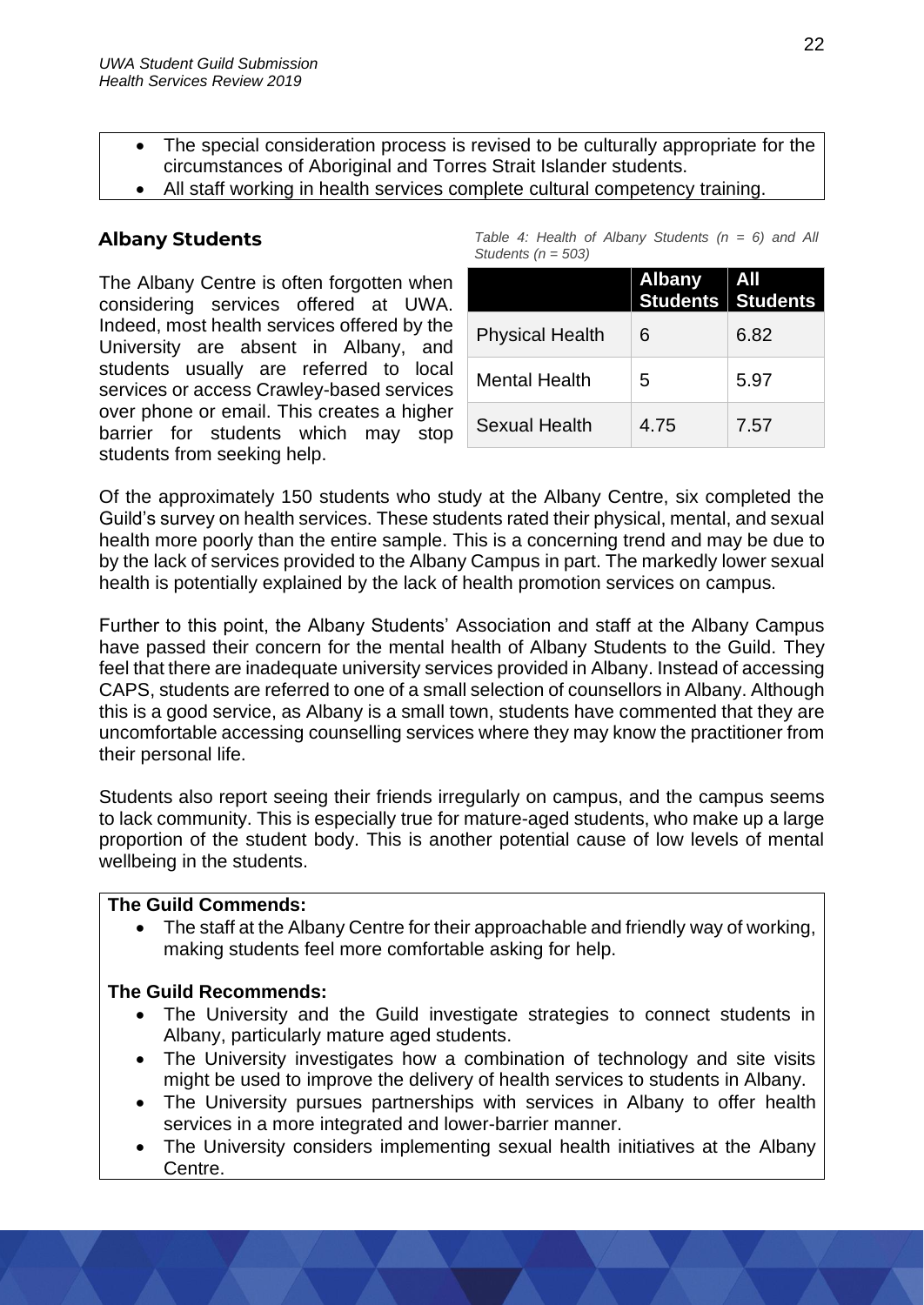The University considers how it might offer a counselling service at the Albany Centre.

### <span id="page-22-0"></span>**International Students**

International students generally report higher levels of physical, mental and sexual health, when compared to the general sample. Notably, international students experience different circumstances and challenges to domestic students.

One of the major differences for international students are the key

*Table 5: Health of International Students (n = 71) and All Students (n = 503)*

|                        | <b>International</b><br><b>Students</b> | All<br><b>Students</b> |
|------------------------|-----------------------------------------|------------------------|
| <b>Physical Health</b> | 7.83                                    | 6.82                   |
| <b>Mental Health</b>   | 6.98                                    | 5.97                   |
| Sexual Health          | 7.89                                    | 7.57                   |

stressors. Compared to all students, concerns about getting a job were much more prevalent for international students, while not having enough time was perceived as less stressful.

*Table 6: Key university stressors for international students (n= 63) and all students (n = 499)*

|                                        | International   All<br><b>Students</b> | <b>Students</b> |
|----------------------------------------|----------------------------------------|-----------------|
| <b>Examinations</b>                    | 8.19                                   | 7.97            |
| <b>Tests</b>                           | 7.26                                   | 6.67            |
| Assignments                            | 7.53                                   | 7.19            |
| Not enough time to get everything done | 6.81                                   | 7.38            |
| Concerns about finding a job           | 7.57                                   | 6.36            |

Many international students also lack a support network in Perth, being far from their family. This makes connecting with others, and services being perceived as welcoming and low barrier more important. Currently, international students are more likely to try and deal with issues themselves (30%) when compared to all students (27%).

Language barriers are also a problem for international students who speak English as a second language. Even for highly competent speakers, it can be difficult to speak about intimate personal circumstances in another language. Health services also often use jargon, which can be difficult to understand. Currently, all services are provided in English, and there is little information published in other languages. The panel should be mindful of this in the review of UWA's health services.

In addition to the language barriers that international students face, there are also cultural differences. Mental health and sexual health are not often talked about topics in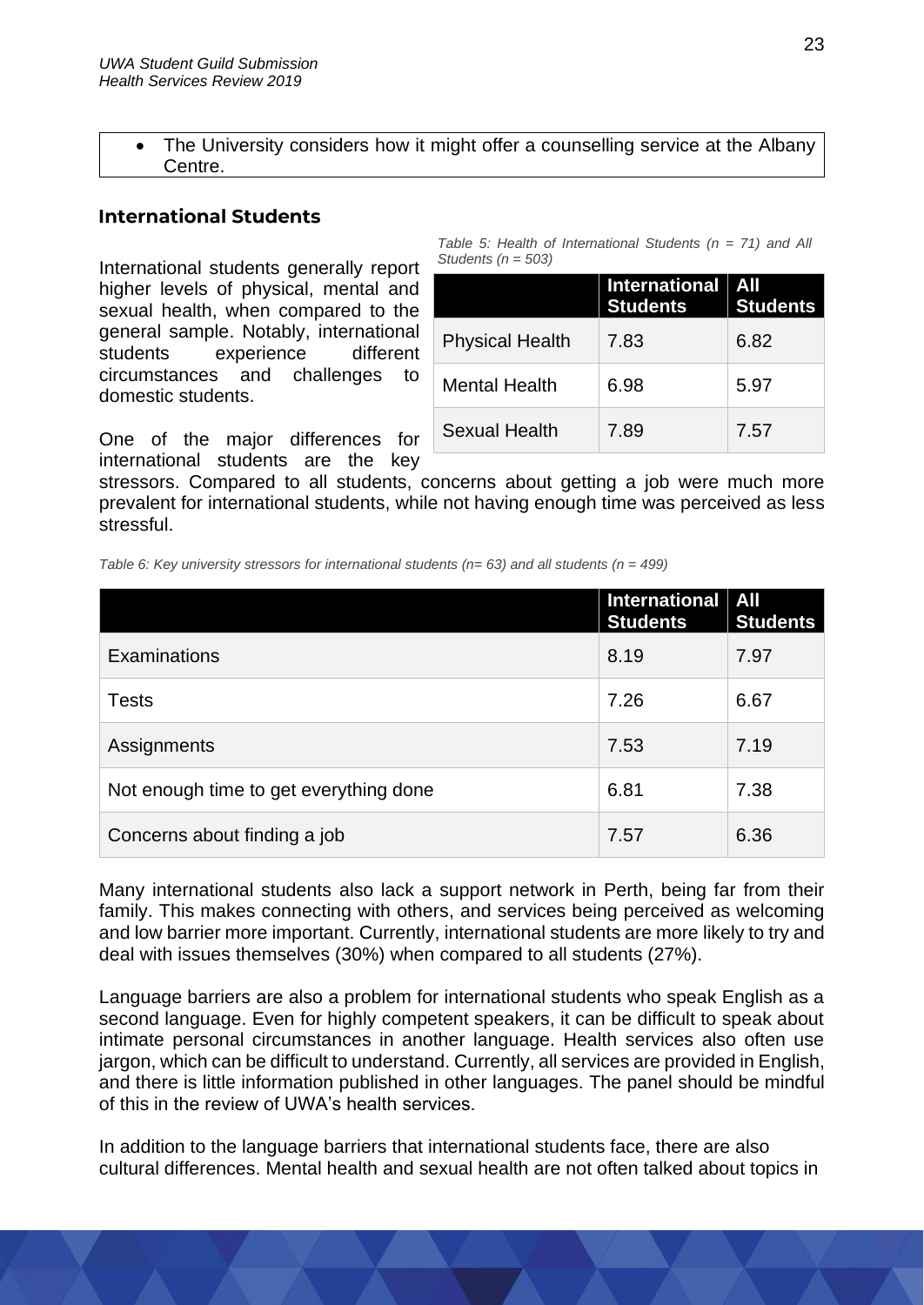some cultures. The stigma and shame that is associated with individuals facing mental illness often leads to international students being unwilling to visit the GP or book an appointment with a counsellor. Sex is deemed to be a taboo, thus the reluctance to seek help and attend events or workshops regarding sexual education.

#### **The Guild Commends:**

- The Guild Welfare Department for producing multilingual welfare information packs.
- UWA Medical Centre for collating and distributing the International Student Health and Wellbeing Fact Sheets around the Medical Centre.

#### **The Guild Recommends:**

- The University provides multilingual health information resources for international students.
- The University aims to employ multilingual health service staff.
- The University to create sexual education programmes that are international student specific to overcome the cultural barriers.

#### <span id="page-23-0"></span>**Students with Disabilities**

112 (20.93%) respondents indicated they have a disability, including mental ill health or a chronic illness. A large percentage (77.68%) of these respondents identify as being female. Students with disabilities were also less likely to be international students or from culturally and linguistically diverse backgrounds. All (6) non-binary people who responded to the survey indicated they have a disability. The weighting away from men, international, and CaLD students is likely more due to cultural stigma and lack of education on disability than actual figures. Students with disabilities were equally likely to come from each campus and level of study as were reported in general population. Efforts should therefore be made to ensure health services adequately cater to satellite campus's and postgraduates.

Students with disabilities reported mental and physical health being, on average, poorer than non-disabled students. This by a factor of -1.19 on physical health and -1.89 on mental health. Key stressors for students with disabilities are financially based, "concern with finding a job" was reported at 7.05/10 (compared to 6.36/10) and "financial pressures" at 7.06/10 (compared to 6.14/10). Assignments and circumstances at home were also perceived as more stressful for students with disabilities.

Net promoter scores for health services at UWA were almost across the board more positive for students with disabilities. UniAccess and Student Assist standing out as the most positively perceived services available to students with disabilities. The medical centre scored lower by -2.91, this may be due to reports that the service is not particularly helpful for complex needs which students with disabilities have. Students with disabilities overall were more likely to have accessed UWA health services than general population had. This may be due to both the need for students with disabilities to access health services more often and due to the low to no cost of UWA health services, especially when compared to external circumstances.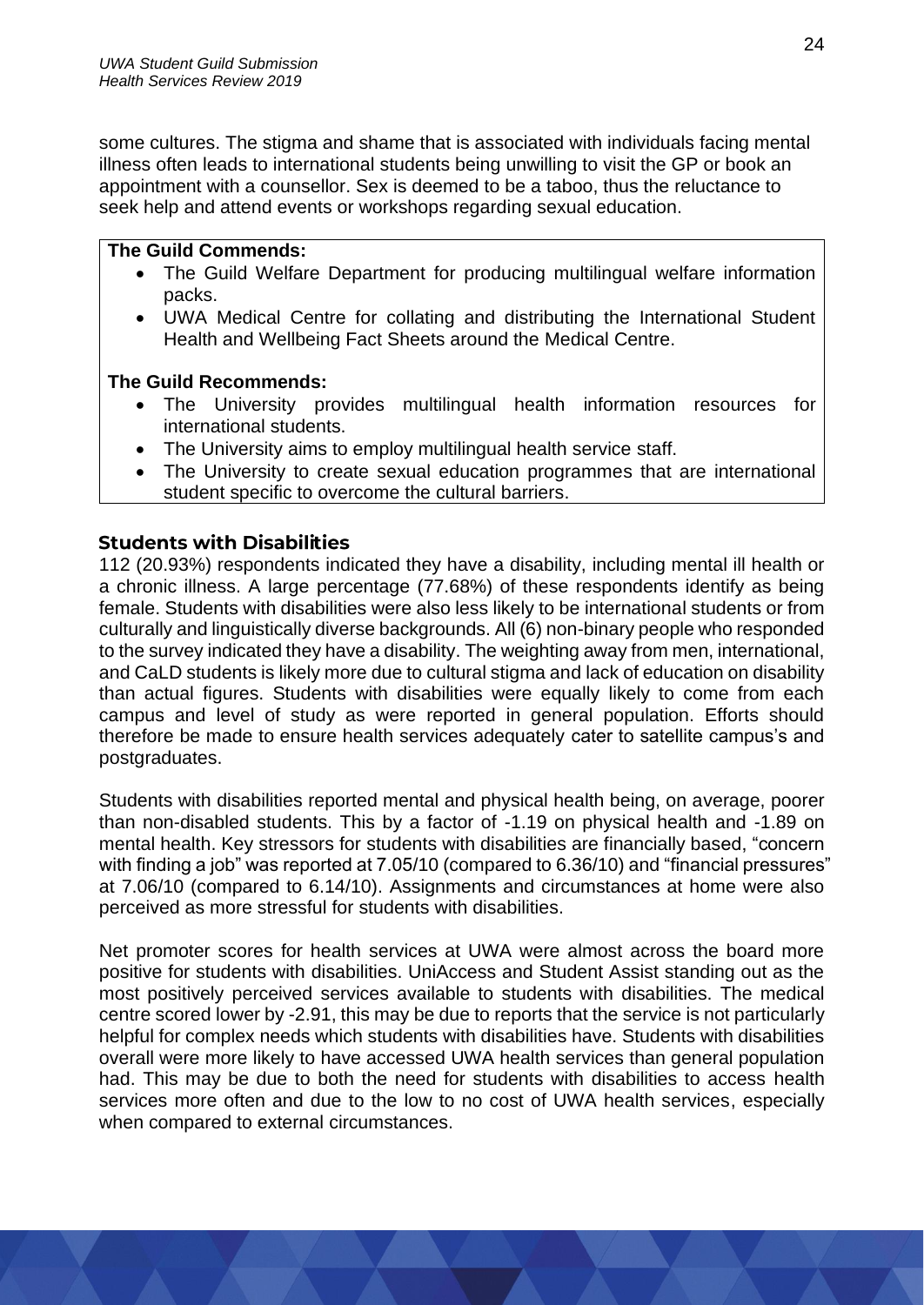UniAccess and CAPS are two UWA run health services that most directly relate to the needs of students with disabilities. Dissatisfaction with the triage process was highly reported, with students being unable to book in or having to repeat it each year. Students also reported CAPS as not providing support in the medium to long term due to the limited sessions and the perceived need to "ration" those 6 sessions. Students were highly positive towards UniAccess, praising the warmth and understanding of the UniAccess staff. Students reported SRAs and AEAs reduced feelings of shame with applying for special consideration and reducing stress with assignments and exams. Students did however note it being a problem they had to arrange their exam arrangements themselves with their unit coordinators for Mid-Semester Exams and in class tests.

Health services at UWA are critical to supporting students with disabilities. It is recommended that better funding be placed towards UniAccess and CAPS. An overhaul of the CAPS triage process and an increase in available sessions is needed. Medical Centre staff need to be trained in disability support and catering to complex needs. It is highly important that education and support in reducing stigma around disability are encouraged and practiced by the university. Overall the low to no cost services at UWA are highly beneficial to students with disabilities and supporting better free or low-cost services is highly important to support students with disabilities.

#### **The Guild Commends:**

- The staff at the medical centre that students with disabilities reported as being highly supportive of their needs.
- The Health Promotion Unit for providing lived experience programs to support education around disability and reduce stigma.
- The broad range of services offered by Student Assist and the supportiveness of the staff.
- The warm and supportive staff of UniAccess and the tireless effort they put in advocating for students with disabilities.
- The SRA and AEA system that provides students with disabilities flexibility and better support for their conditions to allow them to access their education.

- Greater support for students with disabilities in accessing financial support, scholarships, and other financial aid and increased efforts in helping students with disabilities find work to mitigate stressors impacting students with disabilities.
- Providing disability support services directly to satellite campuses.
- Disability training for staff at the Medical Centre, highlighting a need for greater understanding of the complex needs of students with disabilities.
- Waiving triage for return clients or students with already pre-existing diagnoses.
- Finding better ways of supporting students with long-term mental illnesses so students do not feel a need to "ration" their CAPS sessions.
- Allowing for UniAccess registration to roll-over if the condition is reported as "ongoing".
- Earlier communication to students with disabilities what services are offered by UniAccess.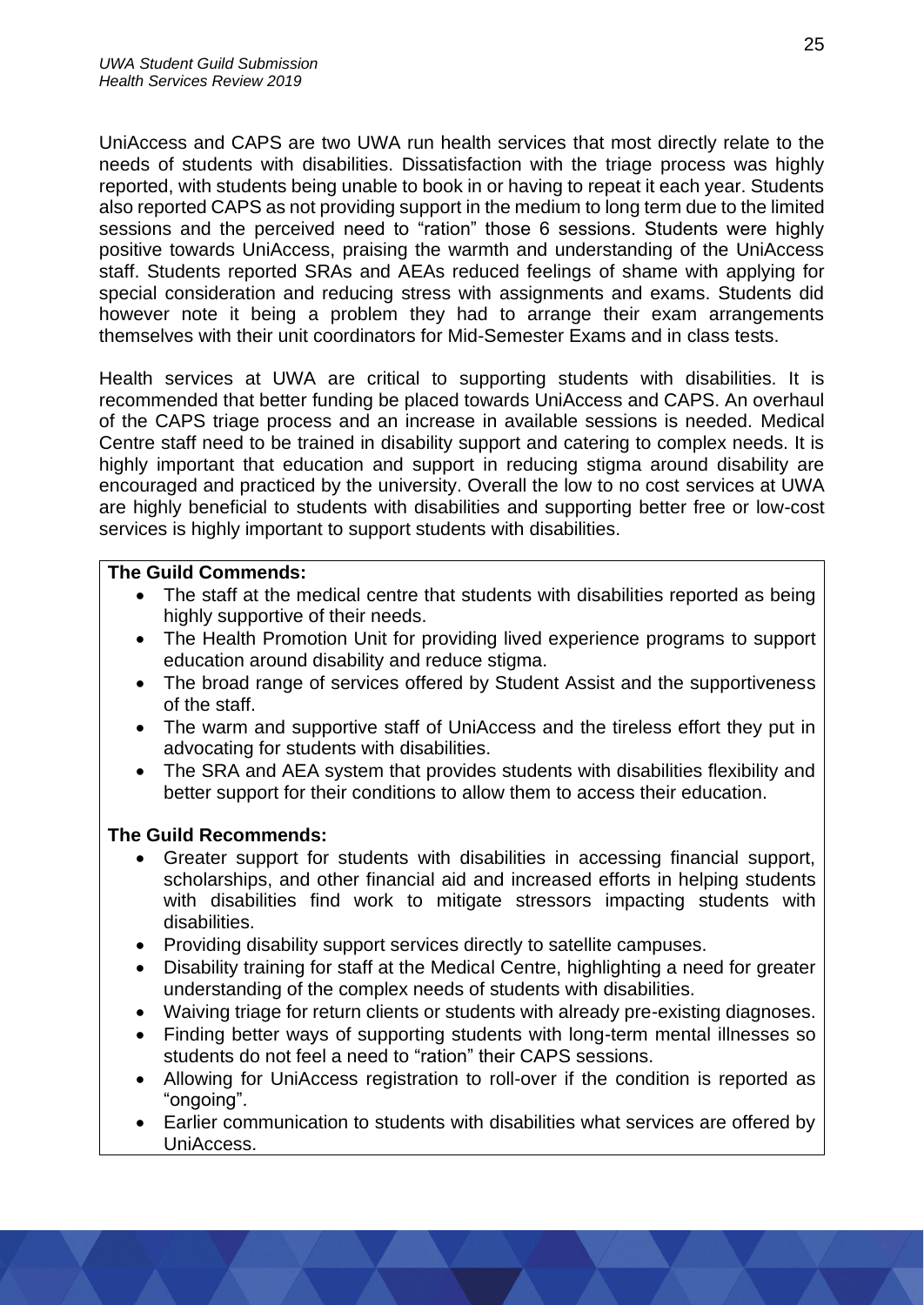- Applying Alternate Exam Arrangements directly to mid-semester exams via UniAccess rather than through the Unit Coordinator.
- Investigating means to reduce the mental distress experienced by students with disabilities during the time before special consideration is approved.

# <span id="page-25-0"></span>**Students from Culturally and Linguistically Diverse Backgrounds**

There is research to show that the stigma of mental illness has a particularly strong impact in some cultures and is a significant barrier to effective access to services. While stigmatisation of mental illness is universal, the importance of privacy related to such matters is stronger in some cultural groups than others (McDonald and Steele, 1997). This can be a significant factor as to why many people from CaLD backgrounds do not access health services, particularly in relation to mental health. It is also universally understood that there is patient confidentiality when accessing all physical and mental health services, however it may not be as widely acknowledged by the health professionals themselves, and the lack of this communication means that students wouldn't have that knowledge in the front of their minds (McDonald and Steele, 1997). Therefore, the Guild recommends that the Health services make students aware of the privacy and confidentiality associated with their use to reduce the barriers for CaLD students to access them as and when required.

Out of the 277 students who identified with a CaLD background, 79.08% (219) were domestic students. A common accessibility issue that is faced by CaLD people is language barrier and trouble with translation, however the feedback received illustrates that there has been no major issue in relation to that. Therefore, the Guild commends the University's health services for working hard to ensure there's minimal language barriers and recommends that they continue to do so.



*Figure 15: Domestic and International student mix of culturally and linguistic diverse students (n = 227)*

Overall, data has shown that there is a general lack of visibility of the physical location of services such as the Medical Centre, and the Psychological Services or even the knowledge of such services existing. This can be a barrier specifically for CaLD people who might be struggling with seeking help in the first place, to be pushed away from it due to the lack of knowledge or visibility. Taking this into account, the Guild recommends more communication surrounding location, the services offered and how to access them. A possibility to consider is to have signage and communication available in multiple languages for not only accessibility purposes but also to encourage CaLD students to seek help and access the services when required. This will potentially aid in reducing the stigma of mental illness and will serve as a subtle reminder that it is okay to ask for help.

#### **The Guild Commends:**

• The University's hard work in ensuring there are minimal language barriers CaLD students face when accessing health services.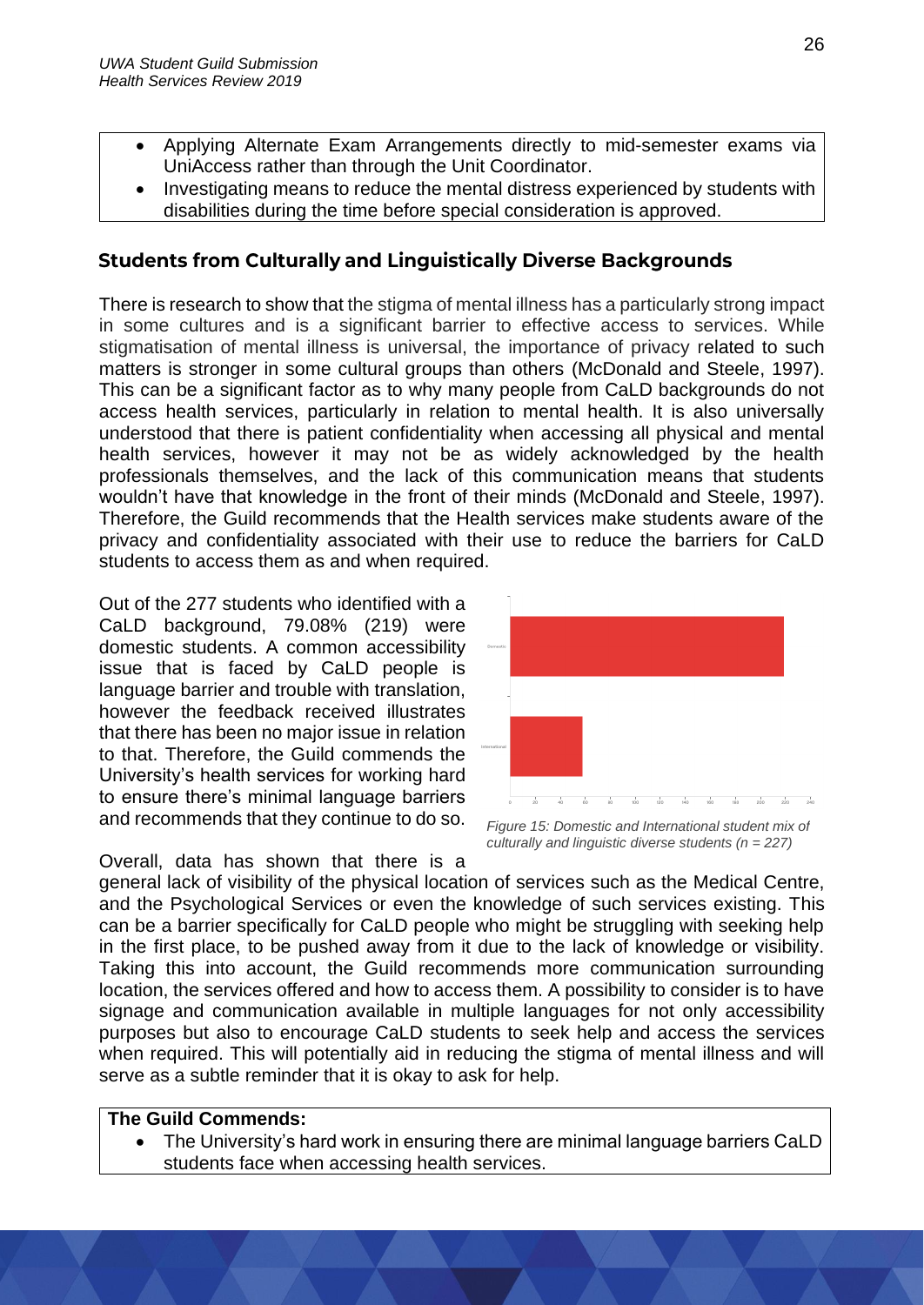#### **The Guild Recommends:**

- The University works towards helping decrease mental illness stigmas faced in predominately CaLD communities.
- Health services make students aware of the privacy and confidentiality associated with their use to reduce the barriers for CaLD students to access them.

# <span id="page-26-0"></span>**Students Identifying as LGBTQIA+**

It is commonly recognised that students who identify as LGBTQIA+ are likely to have poorer wellbeing, compared to the general population (Waling and Roffee, 2018). Although the Guild has no data on the wellbeing of LGBTQIA+ students, it is reasonable to assume the same trend applies at UWA. As such, it is important that the Review takes a focus on how UWA's health services can be more inclusive of LGBTQIA+ people and support them.

The Ally program is a network of staff and students at UWA who have completed training on being a good 'ally' to the LGBTQIA+ community. It teaches participants about LGBTQIA+ issues, history, communities, and culture, and helps people to become more inclusive. One student surveyed commented that when accessing CAPS, the counsellor was not understanding of LGBTQIA+ issues. We recommend that all health service staff complete this training and undertake further training to ensure that their practice as a health worker is inclusive of LGBTQIA+ people.

LGBTQIA+ visibility is an important affirmation for LGBTQIA+ people, especially when they are struggling with their wellbeing (Waling and Roffee, 2018). Many health services in Australia have begun to make an active effort to make their spaces feel inclusive, often by including paraphernalia such as the pride flag. Such symbols of inclusion act to mark the space as safe and inclusive for LGBTQIA+ people and help them to feel more comfortable. It would be beneficial to make such a change to waiting spaces for UWA's services, especially for CAPS and the medical centre.

### **The Guild Commends:**

• The Ally program for its work promoting allyship at UWA, and the staff members working in health services who have completed this training.

### **The Guild Recommends:**

- Student Life liaises with the UWA LGBTQIA+ Working Group and the Guild Pride Department to create strategies for health services to be more inclusive of LGBTQIA+ students.
- All staff members working in health services complete Ally training, and other relevant training for their practice.
- Health service spaces incorporate elements (e.g. ally stickers, pronoun badges, pride flags) to mark their spaces as inclusive of LGBTQIA+ people.

# <span id="page-26-1"></span>**Postgraduate Students**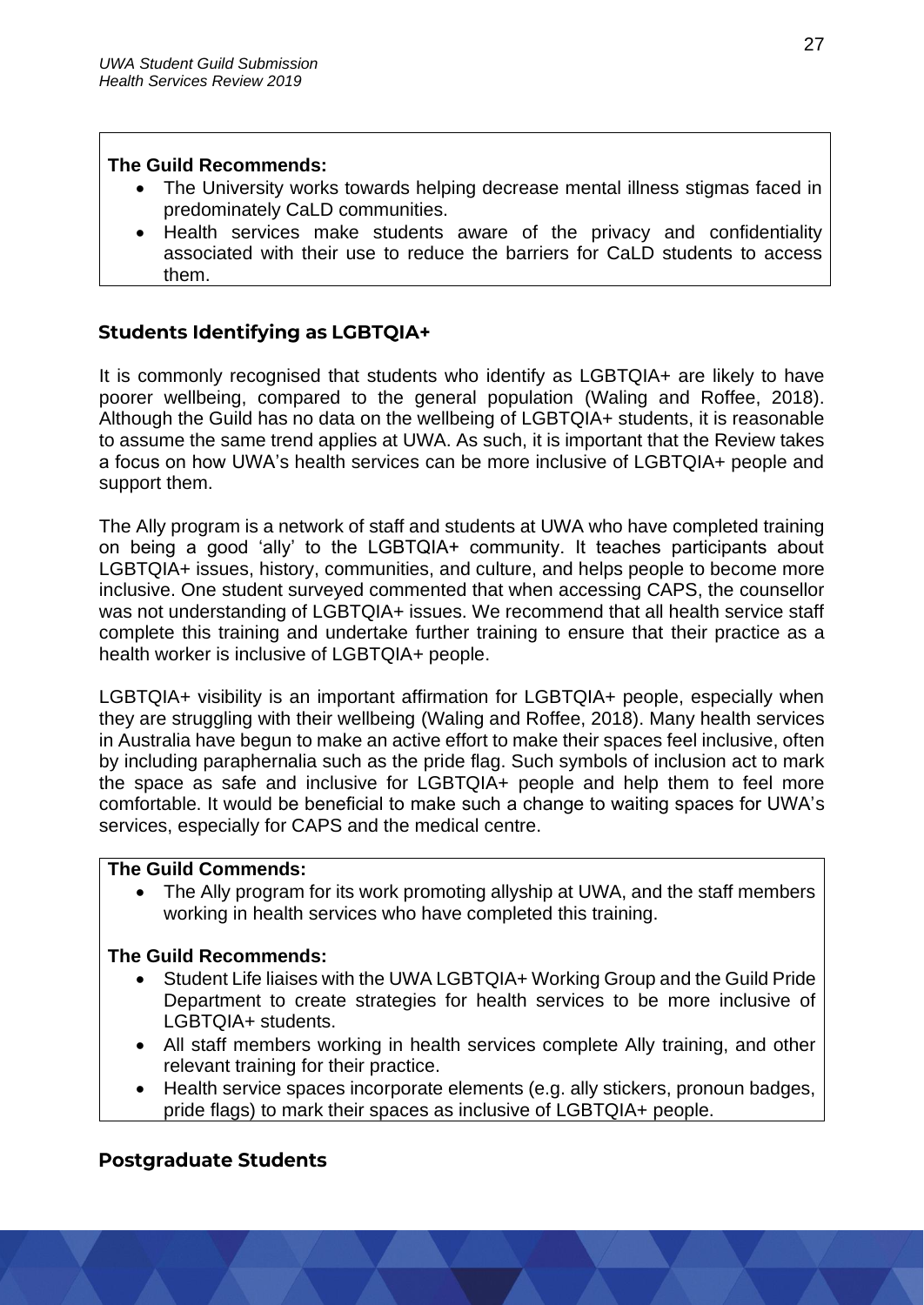Postgraduate students seem to have slightly higher perceived levels of wellbeing, as compared to all students.

*Table 7: Health of postgraduate students (coursework & research, n = 131), research students (n = 18) and all students (n = 503)*

|                        | Postgraduate<br><b>Students</b> | <b>Postgraduate</b><br><b>Students (Research</b><br>Only) | <b>All Students</b> |
|------------------------|---------------------------------|-----------------------------------------------------------|---------------------|
| <b>Physical Health</b> | 7.08                            | 7.28                                                      | 6.82                |
| <b>Mental Health</b>   | 6.31                            | 6.72                                                      | 5.97                |
| <b>Sexual Health</b>   | 7.69                            | 7.29                                                      | 7.57                |

Postgraduate students (coursework and research) also seem to be more satisfied with health services at the University, giving higher net promoter scores for most services when compared to the whole sample. It is unclear if this is because of different experiences of these students, or if this is due to different expectations.

The biggest stressor reported for research students ( $n = 18$ ) is concerns about finding a job for research students. Although not captured in this survey, the Postgraduate Students Association has reported that the Graduate Research School also plays a key role in supporting research students and may have a function in making research students feel more supported.

#### **The Guild Commends:**

• The Graduate Research School for the support it provides to research students.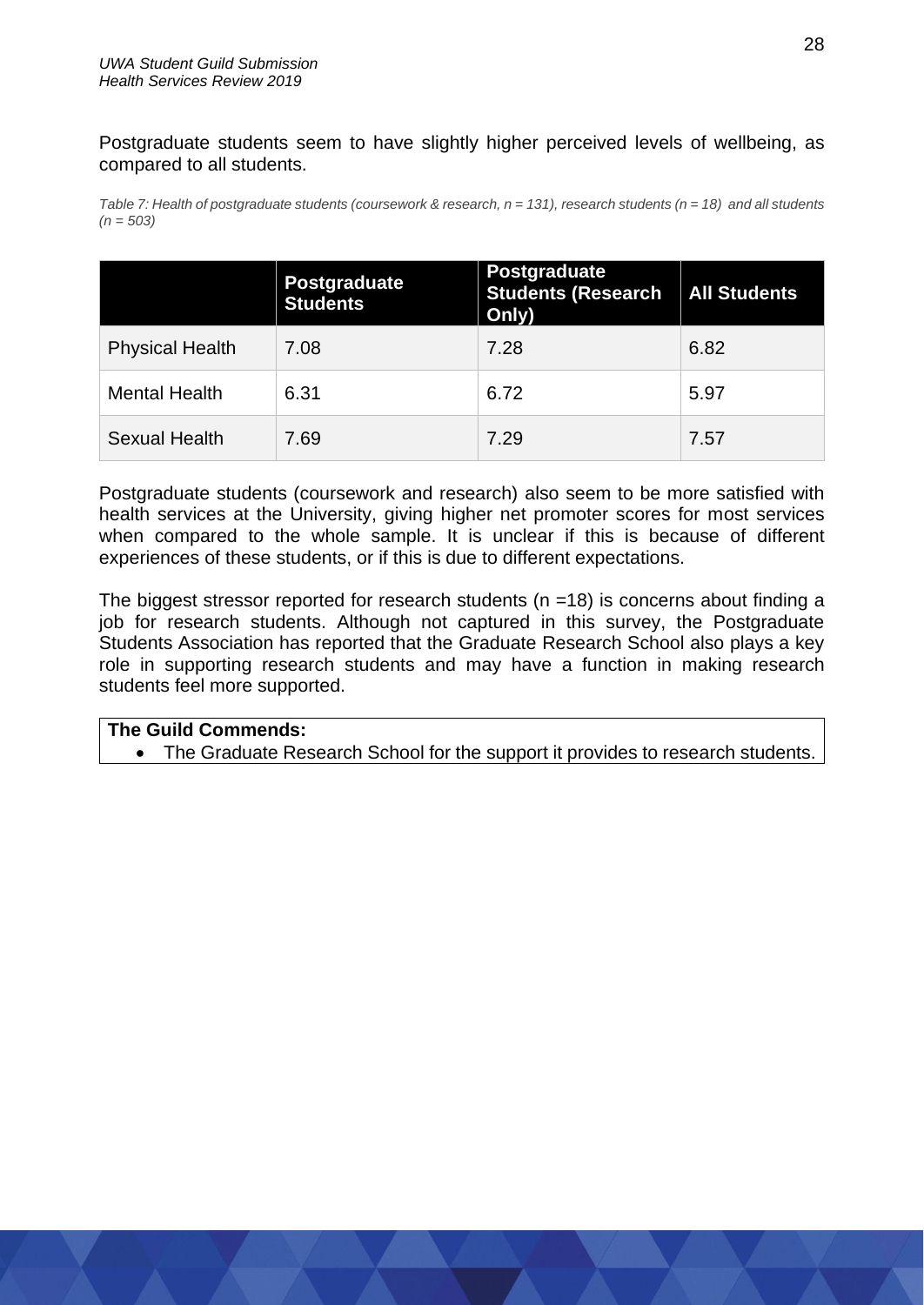# <span id="page-28-0"></span>**Additional Comments**

### <span id="page-28-1"></span>**Resourcing and Cost Structures**

It is essential that services provided at the university are free or low cost for students. It has been demonstrated that students from low-SES background struggle significantly more with their health, particularly mental health, and cost barriers will stop them from seeking help.

Furthermore, some parts of the health service need additional resources, particularly in Counselling and Psychological Services where approximately half of students have to wait over a week to get an appointment. The University should also explore alternative sources of funding for health services, which may be used to enrich the service offering.

#### **The Guild Commends:**

• The current free and low-cost structure of services at UWA.

#### **The Guild Recommends:**

- Maintaining a highly resourced health service at the university.
- Committing resources to the services that improve the wellbeing of students.
- Investigating alternative sources of funding (government, philanthropic, etc.) to resource services at UWA.

## <span id="page-28-2"></span>**Scope of Provision**

The University currently provides comprehensive physical health services through the Medical Centre. These services are important for students at the university, and a great resource for students to access when they are unwell.

At present, much of the University's mental health services focus on student education about wellbeing, such as the programs provided by the Health Promotion Unit, or on helping students at high-risk. These activities, especially the latter, are important to ensure that the University is a safe environment.

In the future, the University should develop initiatives to help students whose wellbeing may be starting to worsen but have not yet reached a medium- or high- risk state. This should improve the wellbeing of these students, and hopefully stop their wellbeing from deteriorating and the need for 'crisis' support.

#### **The Guild Commends:**

• The comprehensive range of physical health services.

- The retention of comprehensive physical health services.
- The University develops initiatives to engage with students with poor wellbeing, who have not yet progressed to a medium- or high-risk state.
- The retention and enhancement of services for students in crisis.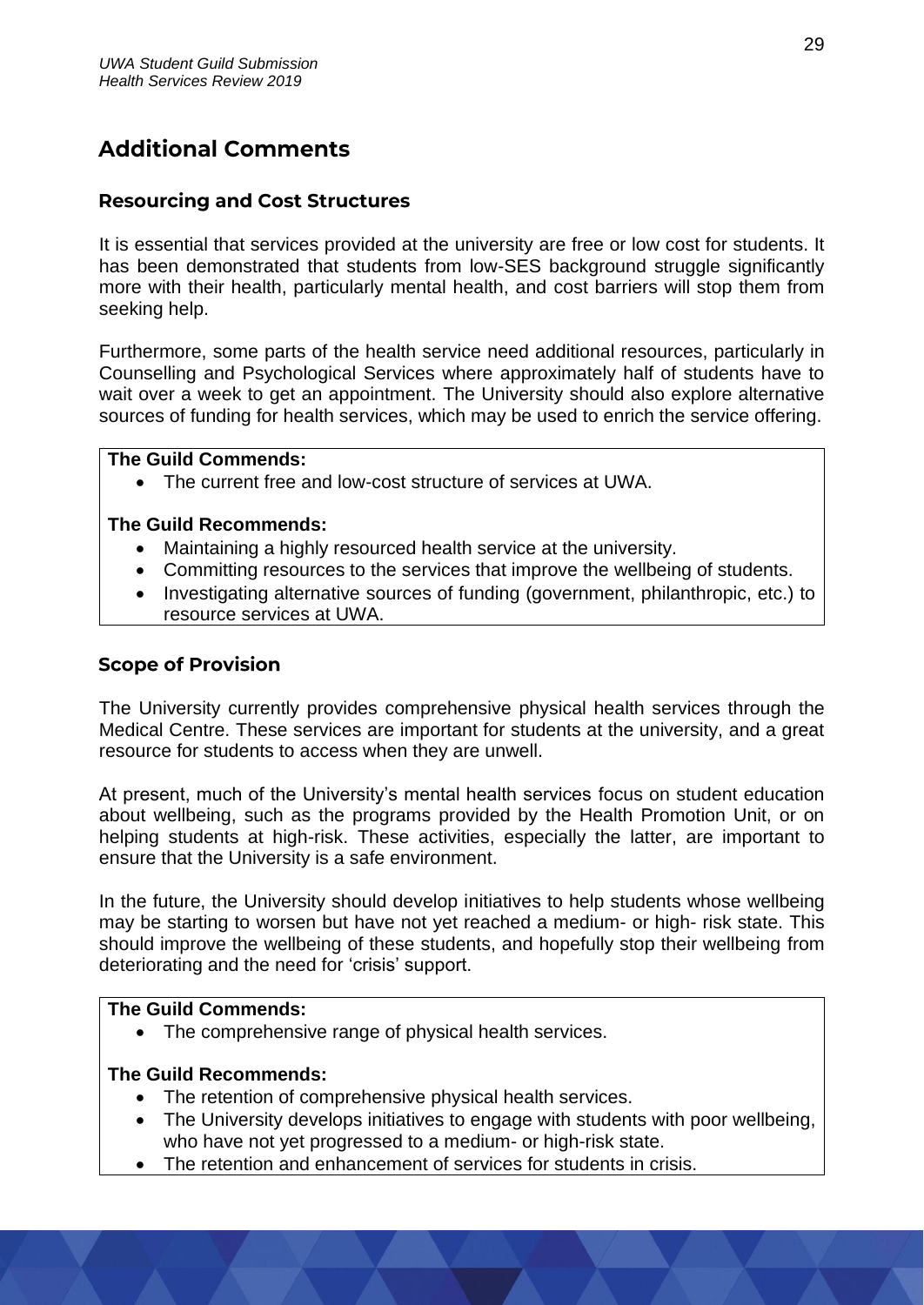## <span id="page-29-0"></span>**Research Driven Practice**

As a research-intensive university, and the place of some world-class work, particularly in health, medicine, and mental health, it would be foolish for UWA not to harness this opportunity in the delivery of its health services.

Equally, there is also a lot of research internationally about student wellbeing and health service delivery from universities and policy institutes. UWA should harness this information in the reformation of its health services to ensure that they are informed by leading research.

#### **The Guild Commends:**

• The School of Psychology and UniAccess for their collaborative effort to provide support for students with disabilities.

#### **The Guild Recommends:**

- The University aligns itself with international best practice in its approach to Student Mental Health, and the running of its health services.
- Exploring how UWA health services can collaborate with the Young Lives Matter Foundation, to be leading university in their approach to suicide prevention.

#### <span id="page-29-1"></span>**Collaboration and Partnerships with External Agencies**

Moving forward, collaboration and partnerships with external agencies is crucial to ensure sustainable delivery of high-quality services at the University. Mental health has been a focus for both the State and Federal Governments of late, and as such there is considerable opportunity for partnership. There are also many organisations with names which are instantly recognisable to students, and associated with less stigma, such as headspace. Partnerships with such services can be advantageous as it increases the chance that students will engage with the service and seek help.

Importantly, these partnerships need to be student centric. It is pointless having a partnership and referring students to an external service, only for them to be bounced around. Therefore, it is important that the experience of students utilising these collaborations and partnerships are considered, and that any referral processes are sensitive to the needs and circumstances of the student.

#### **The Guild Commends:**

- UniAccess and UWA Careersfor the development of a partnership with Maxima to deliver career opportunities to students with disabilities.
- Health Promotion Unit for their partnership with the Local Drug Action Group, providing grants for student initiatives.

#### **The Guild Recommends:**

• Student Life forms partnerships with external agencies to enrich the offering of health services at the University.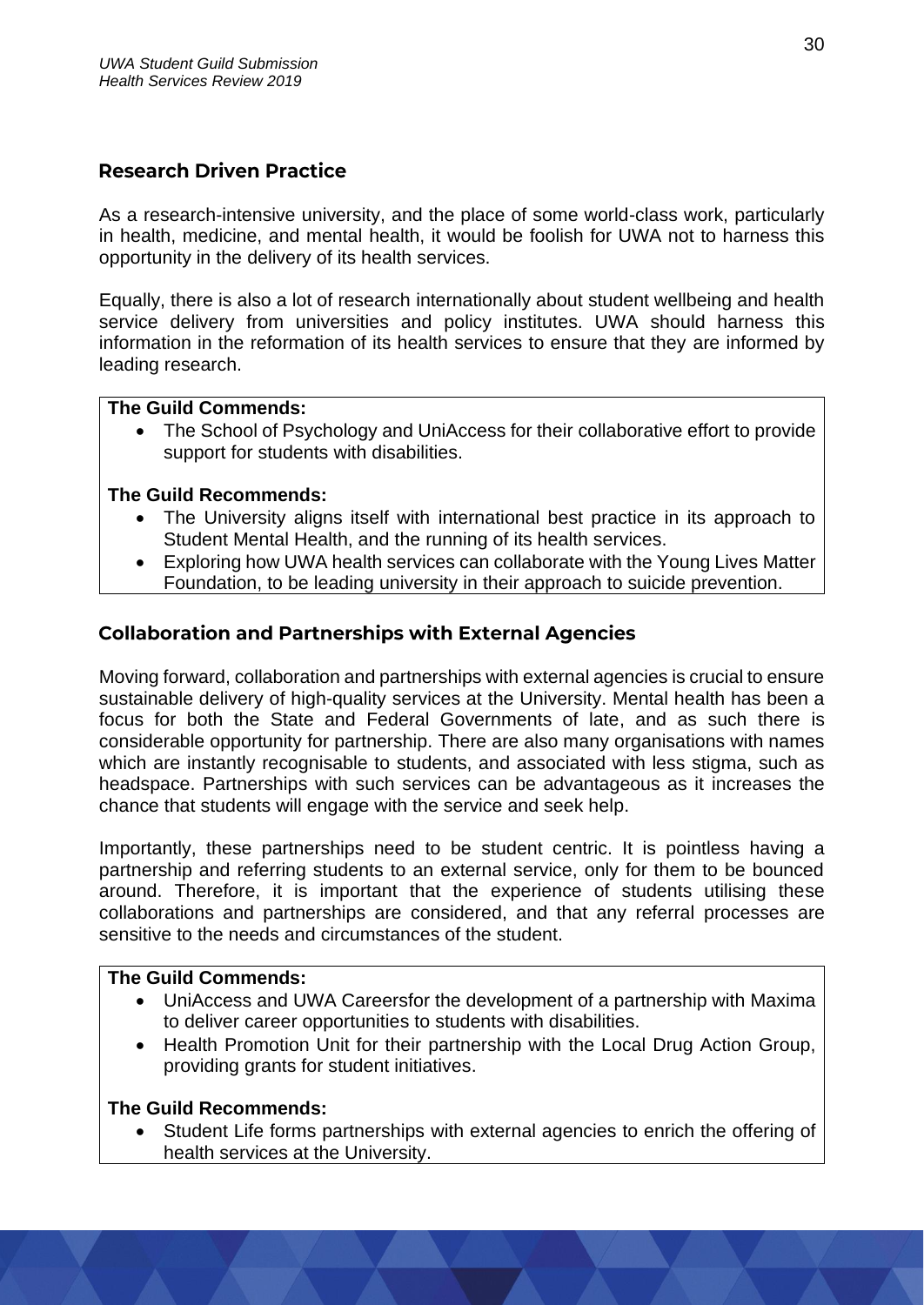• The development of partnerships and collaborations with external agencies is student-centric and closely considers the experience of students accessing the service.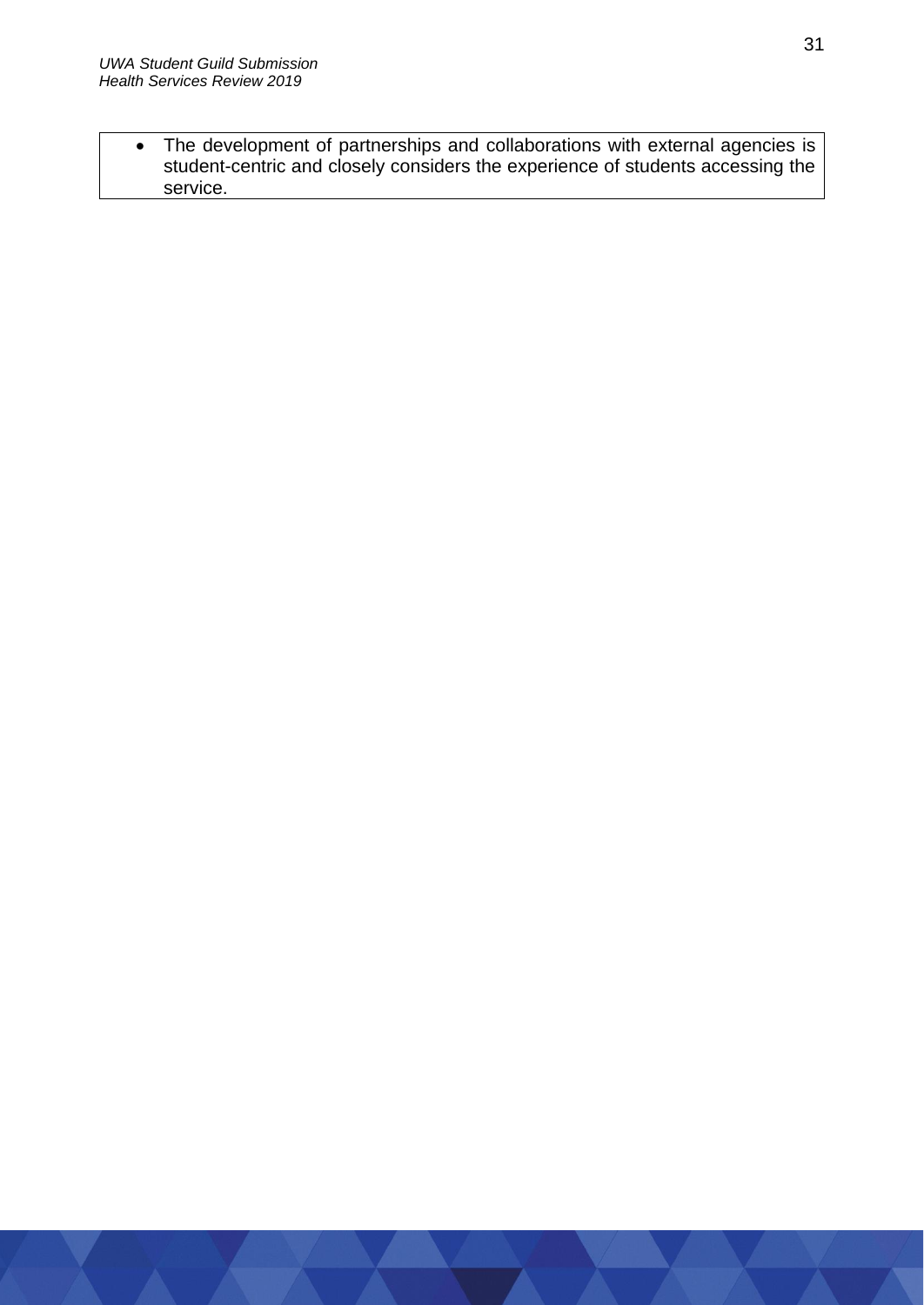# <span id="page-31-0"></span>**References**

- BROWNE, V., MUNRO, J. & CASS, J. 2017. Under the Radar: The Mental Health of Australian University Students. *JANZSSA-Journal of the Australian and New Zealand Student Services Association,* 25**,** 2617.
- HADLACZKY, G., HÖKBY, S., MKRTCHIAN, A., CARLI, V. & WASSERMAN, D. 2014. Mental Health First Aid is an effective public health intervention for improving knowledge, attitudes, and behaviour: A meta-analysis. *International Review of Psychiatry,* 26**,** 467-475.
- HEADSPACE & THE NATIONAL UNION OF STUDENTS 2016. National Tertiary Student Wellbeing Survey. Melbourne, Victoria.
- HEALTH, A. I. O. & WELFARE 2019. Deaths in Australia. Canberra: AIHW.
- HURST, C. S., BARANIK, L. E. & DANIEL, F. 2013. College Student Stressors: A Review of the Qualitative Research. *Stress and Health,* 29**,** 275-285.
- MCDONALD, C.R. AND STEEL, Z., 1997. Immigrants and mental health: an epidemiological analysis. Transcultural Mental Health Centre.
- PITTMAN, L. D. & RICHMOND, A. 2008. University belonging, friendship quality, and psychological adjustment during the transition to college. *The Journal of Experimental Education,* 76**,** 343-362.
- SEPEHRMANESH, Z. 2016. The relation between sleep quality and mental health in students of Kashan University of Medical Sciences. *European Psychiatry,* 33**,** S743.
- THORLEY, C. 2017. Not By Degrees: Not by degrees: Improving student mental health in the UK's universities. *London: Institute for Public Policy Research*.
- WALING, A. & ROFFEE, J. A. 2018. Supporting LGBTIQ+ students in higher education in Australia: Diversity, inclusion and visibility. *Health Education Journal,* 77**,** 667- 679.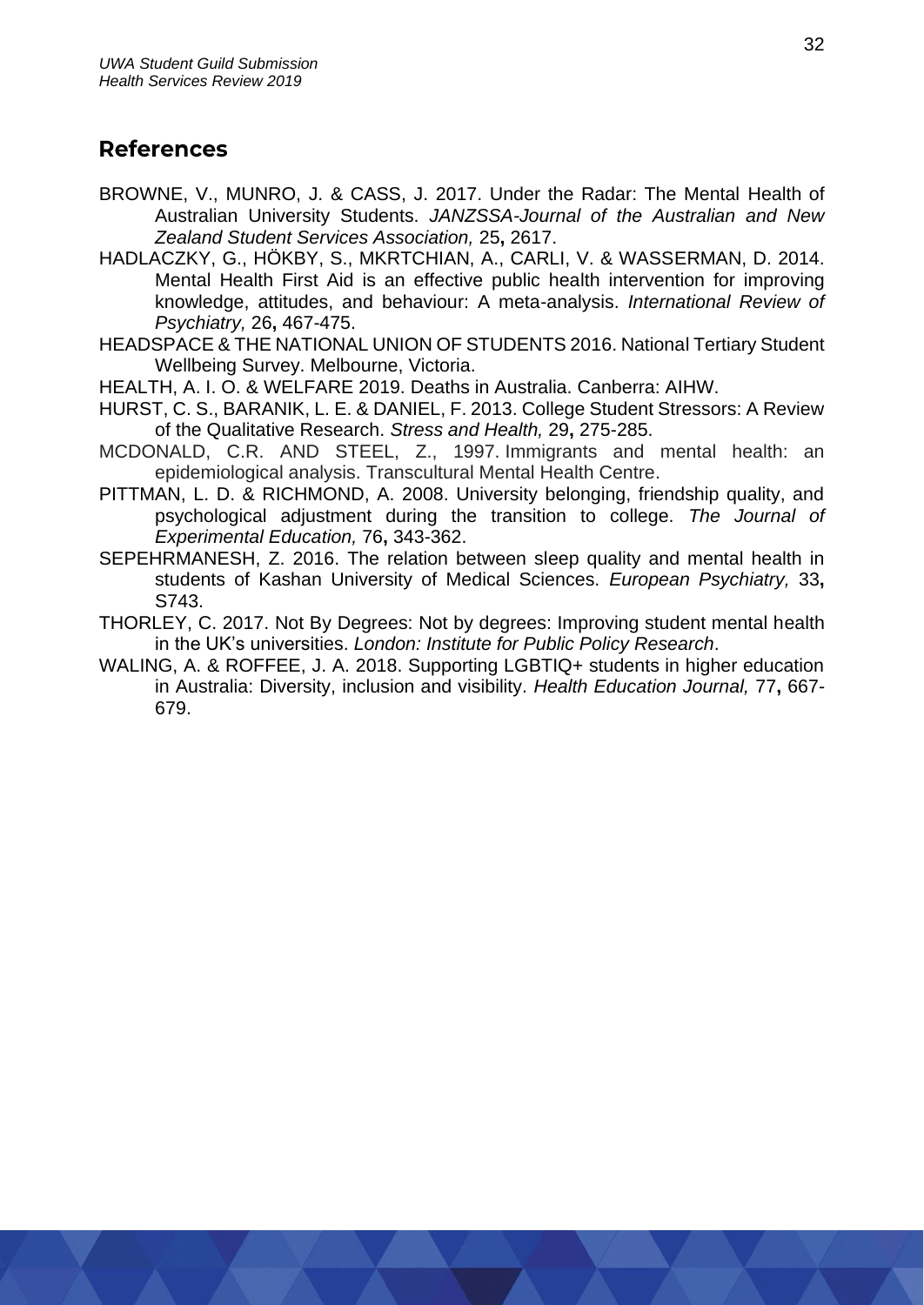# <span id="page-32-0"></span>**Appendix A - Recommendations**

# **Resourcing and Cost Structures**

- Maintaining a highly resourced health service at the university.
- Committing resources to the services that improve the wellbeing of students.
- Investigating alternative sources of funding (government, philanthropic, etc.) to resource services at UWA.

# **Effectiveness of Delivery**

### *Medical Centre*

- Continuation of the Medical Centre as a comprehensive health service with bulk billing.
- A plan is put in place to reduce waiting times in the Medical Centre.
- More promotion of the Medical Centre to commencing students.
- More signage to direct people to the Medical Centre, from Saw Promenade, and through Guild Village.

## *UniAccess*

- Implementing more streamlined data management procedures in UniAccess to ensure that all case workers are able handoff a students' case to another staff member.
- Investigate altering policies to not require repeated confirmation of permanent disabilities.
- UniAccess more proactively offers its services to students who identify having a disability, mental illness, or chronic illness.
- It is made clear at enrolment that students with a disability may register with UniAccess.
- Add an option for *mental ill health* and *chronic illness* when disclosing a disability at enrolment.
- UniAccess more clearly communicates the services that it can offer for students who are carers.
- Providing disability support services directly to satellite campuses.
- Applying Alternate Exam Arrangements directly to mid-semester exams via UniAccess rather than through the Unit Coordinator.

# *Counselling and Psychological Services*

- Increasing the capacity of CAPS to open more appointments for students, and reduce the waiting time from triage, with the goal of 80% of students being triaged to an appointment in less than one week.
- Review the triage process to ensure that it is sensitive, patient-centric, and focuses on minimising risk.
- Improvement of the waiting area for CAPS to make it a more inclusive, welcoming and psycho-socially safe environment.
- Finding better ways of supporting students with long-term mental illnesses so students do not feel a need to "ration" their CAPS sessions.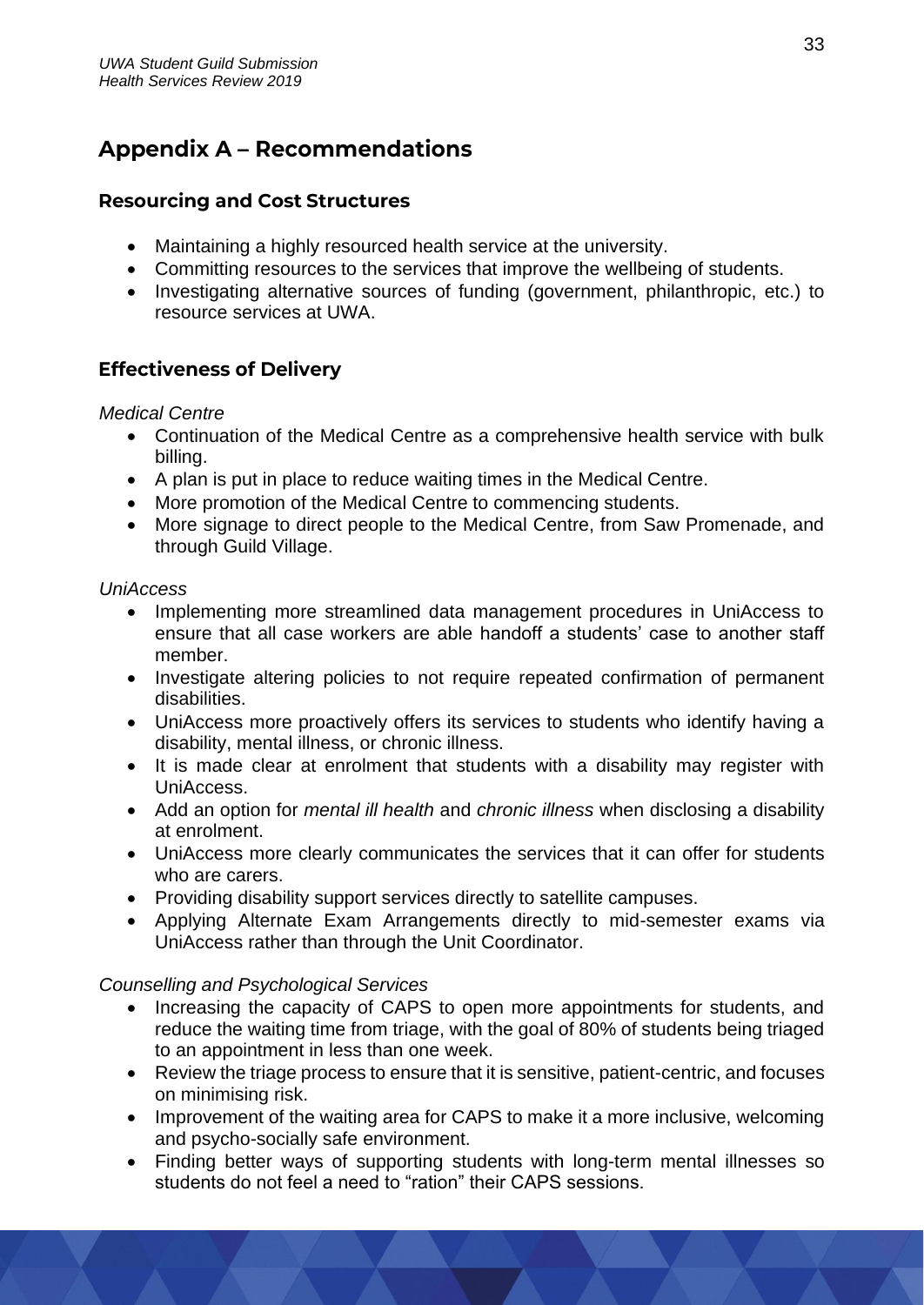- Waiving triage for return clients or students with already pre-existing diagnoses.
- Increase the number of appointments that students can access each year at CAPS.

## *Health Promotion Unit*

- Identify and address the cause of the poor student perceptions of HPU programs.
- Revaluate programs offered by HPU in reference to their outcomes, and the needs of students.

## *Inclusiveness of Services*

- All staff working in health services complete cultural competency training.
- The University provides multilingual health information resources for international students.
- The University aims to employ multilingual health service staff.
- Student Life liaises with the UWA LGBTQIA+ Working Group and the Guild Pride Department to create strategies for health services to be more inclusive of LGBTQIA+ students.
- All staff members working in health services complete Ally training, and other relevant training for their practice.
- Health service spaces incorporate elements (e.g. ally stickers, pronoun badges, pride flags) to mark their spaces as inclusive of LGBTQIA+ people.
- Disability training for staff at the Medical Centre, highlighting a need for greater understanding of the complex needs of students with disabilities.
- Health services make students aware of the privacy and confidentiality associated with their use to reduce the barriers for CaLD students to access them.

# *Albany*

- The University considers how it might offer a counselling service at the Albany Centre.
- The University investigates how a combination of technology and site visits might be used to improve the delivery of health services to students in Albany.

# **Scope of Provision**

- The retention of comprehensive physical health services
- The University develops initiatives to engage with students with poor wellbeing, who have not yet progressed to a medium- or high-risk state.
- The retention and enhancement of services for students in crisis.
- The University and the Guild should investigate peer mentoring schemes to allow students to seek help from their peers.

# **Preventative education and Measures**

### *Social Connection*

• Student Life continues to develop strategies to engage *every* student, in partnership with the Guild.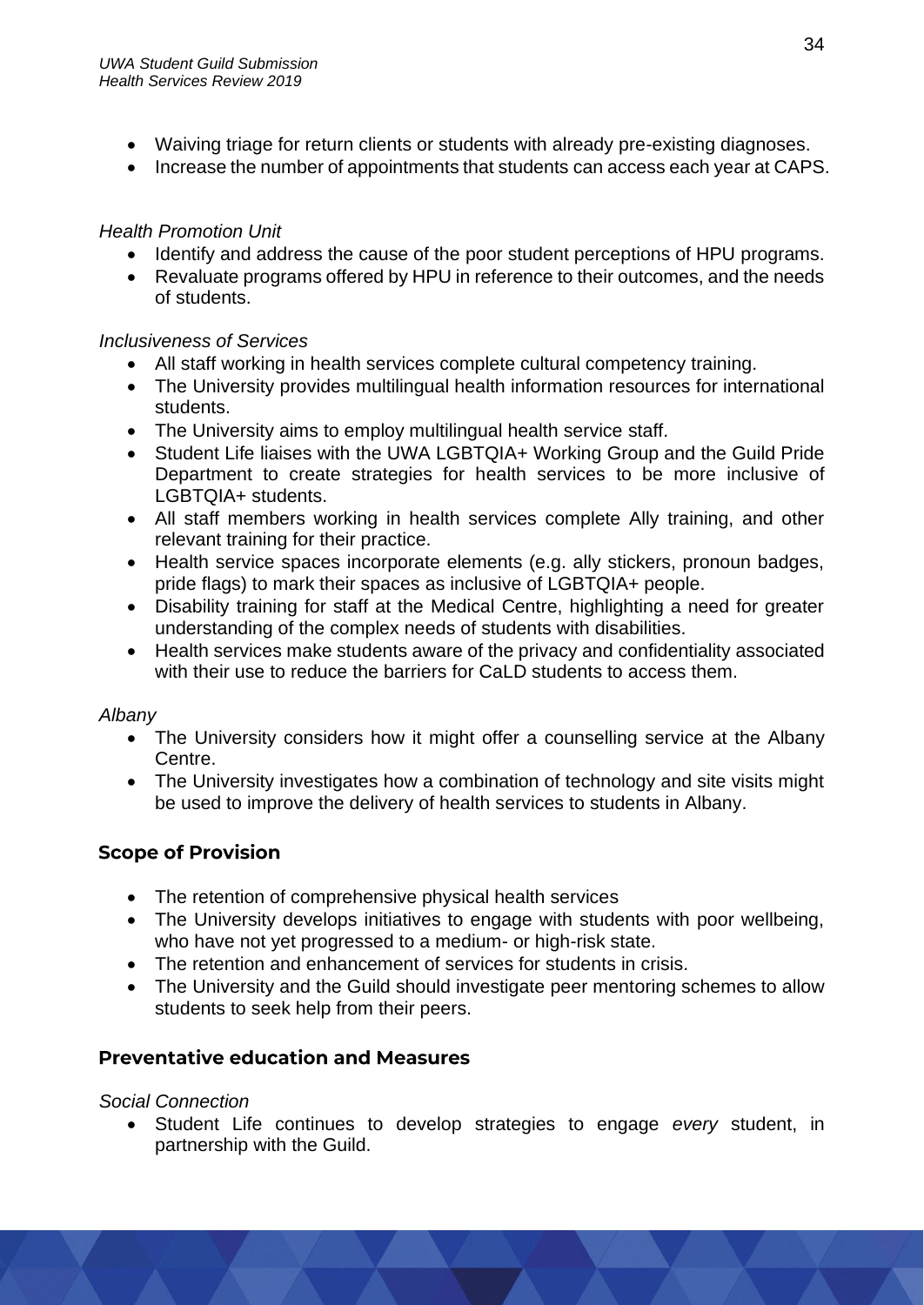• Student Life develops capability to identify students experiencing loneliness, and inform them of ways to connect with others.

## *Asking for Help*

• The University and the Guild should run more outward-facing campaigns to encourage students to seek help if they are struggling.

### *Sleep*

• Student Life considers encouraging healthy sleep as part of the to-be-developed Mental Health Strategy.

## *Physical Health*

- Continued and expanded health promotion about making healthy life choices, and promotion of fitness activities.
- UWA Sport considers how it might offer sport and fitness activities to students from low-SES backgrounds.

## *Stressors on Students*

- Student wellbeing and the student experience becomes a key consideration in academic policy.
- Student Life investigates ways to reduce the impact of these stressors on students' lives.
- The Review on Summer School and Academic Calendar is closely considerate of the impact of teaching periods on student wellbeing.

### *Suicide*

- UWA aligns its policies, procedures, and activities to the WA Mental Health Commission *Suicide Prevention 2020: Together We Can Save Lives* strategy.
- UWA adopts creates a postvention procedure for student suicides, to ensure that best practice is followed.

# *Special Consideration*

- Ensure standards for special consideration are uniform across faculty offices.
- Investigate provision of special consideration with a lower burden of proof (e.g. giving students 'sick days' or accepting certificates from a pharmacy.
- Move the special consideration online in an intuitive and easy to use system.
- Extend the period to apply for special consideration from three days to five days to be in line with other Western Australian universities.
- Investigating means to reduce the mental distress experienced by students with disabilities during the time before special consideration is approved.

### *Inclusion*

- The University urgently investigates how it can mitigate academic and nonacademic stressors that Aboriginal and Torres Strait Islander students face at university.
- The special consideration process is revised to be culturally appropriate for the circumstances of Aboriginal and Torres Strait Islander students.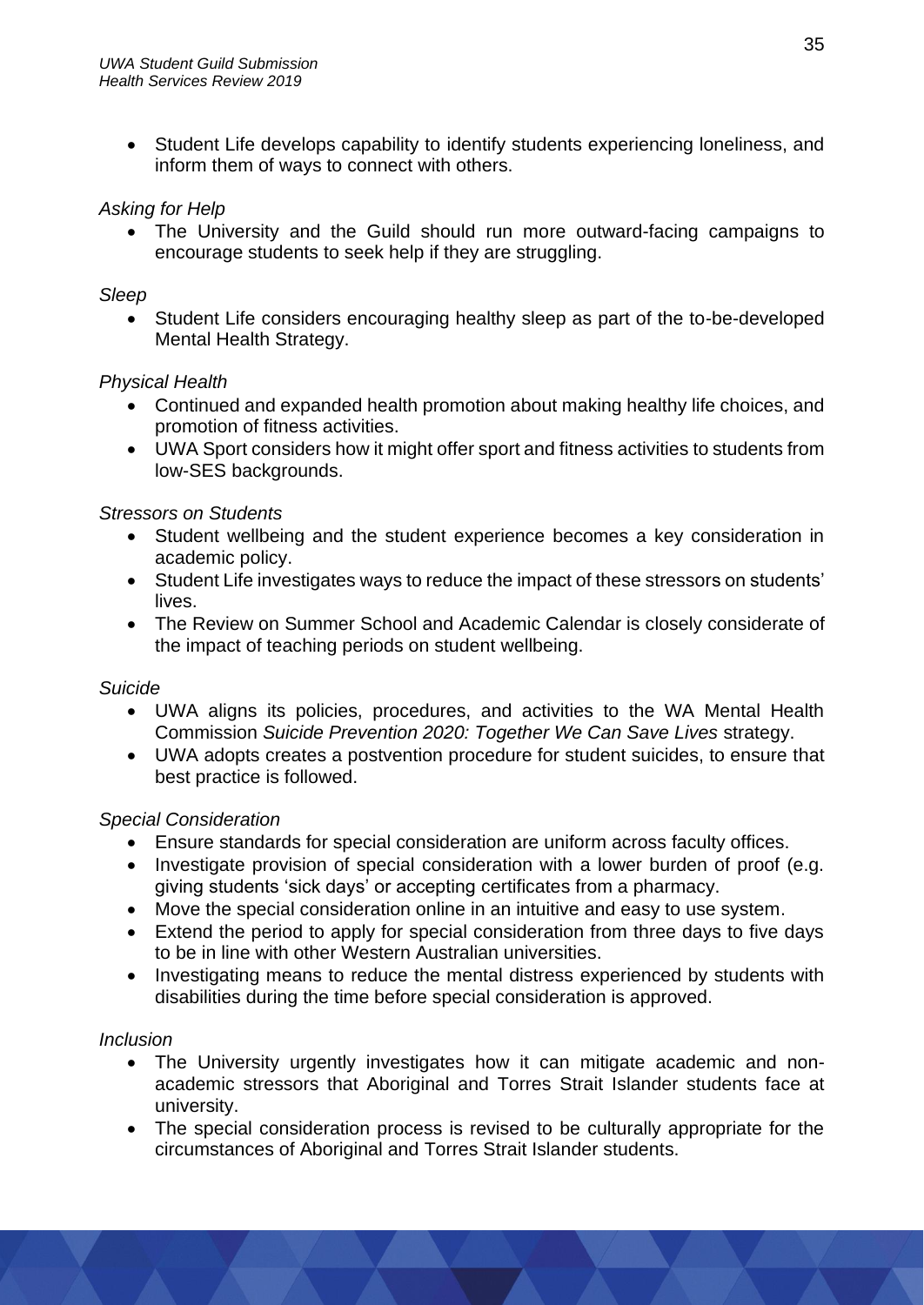- Greater support for students with disabilities in accessing financial support, scholarships, and other financial aid and increased efforts in helping students with disabilities find work to mitigate stressors impacting students with disabilities.
- The University works towards helping decrease mental illness stigmas faced in predominately CaLD communities.
- The University to create sexual education programmes that are international student specific to overcome the cultural barriers.

### *Albany*

- The University and the Guild investigate strategies to connect students in Albany, particularly mature aged students.
- The University considers implementing sexual health initiatives at the Albany Centre.

# **Research-driven Practice**

## *Whole-of-institution Approach*

- In line with best practice, UWA adopts a whole-of-institution response to student wellbeing.
- This approach is led by a comprehensive mental health strategy and is backed by the senior leadership of the University.

## *Deriving Excellence from Research*

- The University aligns itself with international best practice in its approach to Student Mental Health, and the running of its health services.
- Exploring how UWA health services can collaborate with the Young Lives Matter Foundation to be leading in its approach to suicide prevention.

# **Collaboration and Partnership with External Agencies**

### *Partnerships*

- Student Life forms partnerships with external agencies to enrich the offering of health services at the University.
- The development of partnerships and collaborations with external agencies is student-centric and closely considers the experience of students accessing the service.

### *Student Assist*

- University services and Student Assist further develop collaborative partnerships to work in synergy.
- The University and the Guild consider how Student Assist can be seen as a complementary service to other health services at the University, acknowledging the Guild's resourcing limitations, and Student Assist's unique advantages in its independence from the University and provision of academic and financial support, in addition to welfare support.

*Albany*